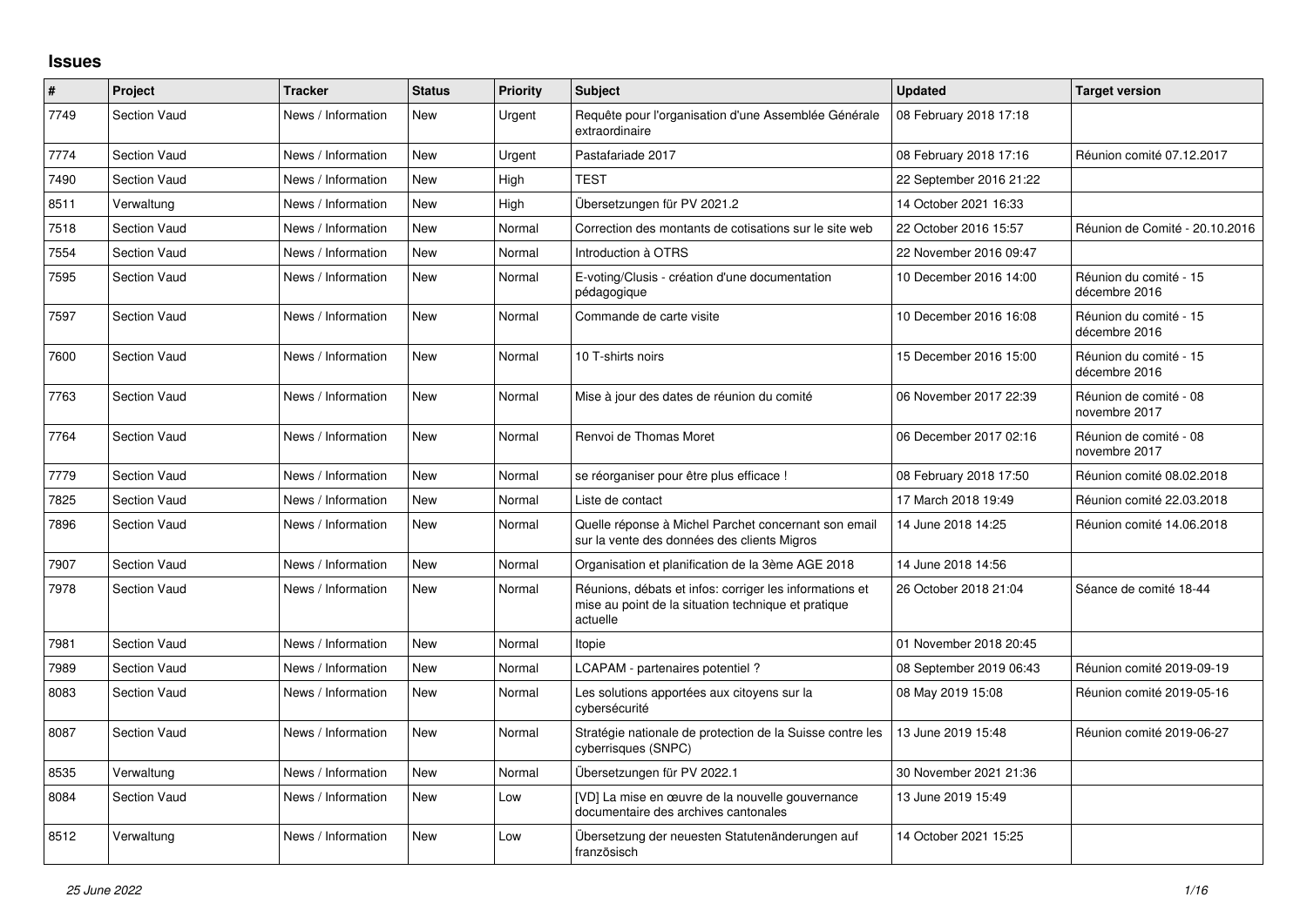| $\#$ | Project                              | <b>Tracker</b>      | <b>Status</b>     | <b>Priority</b> | Subject                                                                             | <b>Updated</b>          | <b>Target version</b>              |
|------|--------------------------------------|---------------------|-------------------|-----------------|-------------------------------------------------------------------------------------|-------------------------|------------------------------------|
| 8045 | Digitale Infrastruktur               | Bug / Feature       | New               | Urgent          | ZipCode sowie Abesenden der Anmeldung im Discourse<br>mit 500 internal Fehler       | 19 December 2019 01:51  |                                    |
| 8553 | Digitale Infrastruktur               | Bug / Feature       | Needs<br>Feedback | Urgent          | Newsletterversand Members-CiviCRM<br>hängt/unzureichende Zustellquote               | 03 April 2022 23:06     |                                    |
| 7761 | Digitale Infrastruktur               | Bug / Feature       | Needs Work        | High            | OTRS überlebt Neustarts des Containers nicht                                        | 19 December 2019 01:49  |                                    |
| 7833 | Digitale Infrastruktur               | Bug / Feature       | Needs<br>Feedback | High            | Agenda der Website zeigt Termine nicht an & teilweise<br>mit schlechter Darstellung | 29 March 2018 12:32     |                                    |
| 8552 | Digitale Infrastruktur               | Bug / Feature       | New               | High            | Überprüfung Newsletterformular DE An/Abmeldung                                      | 24 March 2022 11:32     |                                    |
| 8260 | Digitale Infrastruktur               | Bug / Feature       | <b>New</b>        | Normal          | Update PPS Website auf neues Theme                                                  | 01 October 2019 19:17   |                                    |
| 8358 | Finanzen                             | Bug / Feature       | <b>New</b>        | Normal          | Berechnung Rechnungsbeträge überprüfen (PPAG)                                       | 15 November 2019 21:25  |                                    |
| 8489 | Digitale Infrastruktur               | Bug / Feature       | Needs<br>Feedback | Normal          | Zahlungs API                                                                        | 10 February 2022 16:50  |                                    |
| 8529 | Digitale Infrastruktur               | Bug / Feature       | Needs Work        | Normal          | <b>Installation Mailtrain</b>                                                       | 14 December 2021 15:58  |                                    |
| 8536 | Digitale Infrastruktur               | Bug / Feature       | New               | Normal          | CiviCRM: Payment method hinzufügen geht nicht                                       | 25 January 2022 20:32   |                                    |
| 8545 | Digitale Infrastruktur               | Bug / Feature       | Done              | Normal          | Überprüfung Funktionalität Mitglieder-Kontaktformular<br>FR.                        | 03 April 2022 23:04     |                                    |
| 8396 | Digitale Infrastruktur               | Bug / Feature       | Needs<br>Feedback | Low             | Alte Redmine Projekte nicht mehr im Archiv aufgelistet                              | 12 February 2020 02:04  |                                    |
| 8426 | Vorstand - Comité PPS                | Information / Varia | New               | Urgent          | Ablösung Civi Crm als Mitgliederverwaltung                                          | 20 July 2020 20:22      | Vorstandssitzung vom<br>08.06.2020 |
| 4730 | Stadtsektion Bern                    | Information / Varia | <b>New</b>        | High            | Dukumente hochladen                                                                 | 03 March 2013 21:50     |                                    |
| 4942 | <b>Pirate Party Policy</b>           | Information / Varia | New               | Normal          | Provide an outline, and approach for the development of<br>the position paper       | 30 September 2013 19:23 |                                    |
| 5035 | Sektion beider Basel                 | Information / Varia | <b>New</b>        | Normal          | Kontakte Journalisten                                                               | 09 July 2016 09:33      |                                    |
| 5050 | Sektion Wallis / section<br>valaisan | Information / Varia | Needs Work        | Normal          | Wiki: Wahlsysteme                                                                   | 20 August 2017 08:57    | GV2017                             |
| 5321 | Stadtsektion Zürich                  | Information / Varia | <b>New</b>        | Normal          | Treffen mit Philipp Meier                                                           | 31 May 2013 15:56       |                                    |
| 5339 | <b>Pirate Party Policy</b>           | Information / Varia | <b>New</b>        | Normal          | Compilation des prises de position                                                  | 06 June 2013 17:16      |                                    |
| 5569 | Stadtsektion Bern                    | Information / Varia | <b>New</b>        | Normal          | SSL / TLS Unterstützung                                                             | 21 July 2013 21:37      |                                    |
| 5570 | Bezirkssektion Winterthur            | Information / Varia | New               | Normal          | SSL / TLS Unterstützung                                                             | 21 July 2013 21:47      |                                    |
| 5661 | Stadtsektion Zürich                  | Information / Varia | New               | Normal          | Organisation PV                                                                     | 12 August 2013 20:24    |                                    |
| 5822 | Stadtsektion Zürich                  | Information / Varia | New               | Normal          | Forum: Nicht Mitglieder                                                             | 17 September 2013 09:36 |                                    |
| 5823 | Stadtsektion Zürich                  | Information / Varia | New               | Normal          | Chatiquette                                                                         | 17 September 2013 09:39 |                                    |
| 5825 | Stadtsektion Zürich                  | Information / Varia | New               | Normal          | Feedback                                                                            | 17 September 2013 09:44 |                                    |
| 5827 | Stadtsektion Zürich                  | Information / Varia | New               | Normal          | Idee Präsentation der Zürcher Piraten                                               | 17 September 2013 09:48 |                                    |
| 5828 | Stadtsektion Zürich                  | Information / Varia | New               | Normal          | Winteraktivitäten                                                                   | 17 September 2013 09:49 |                                    |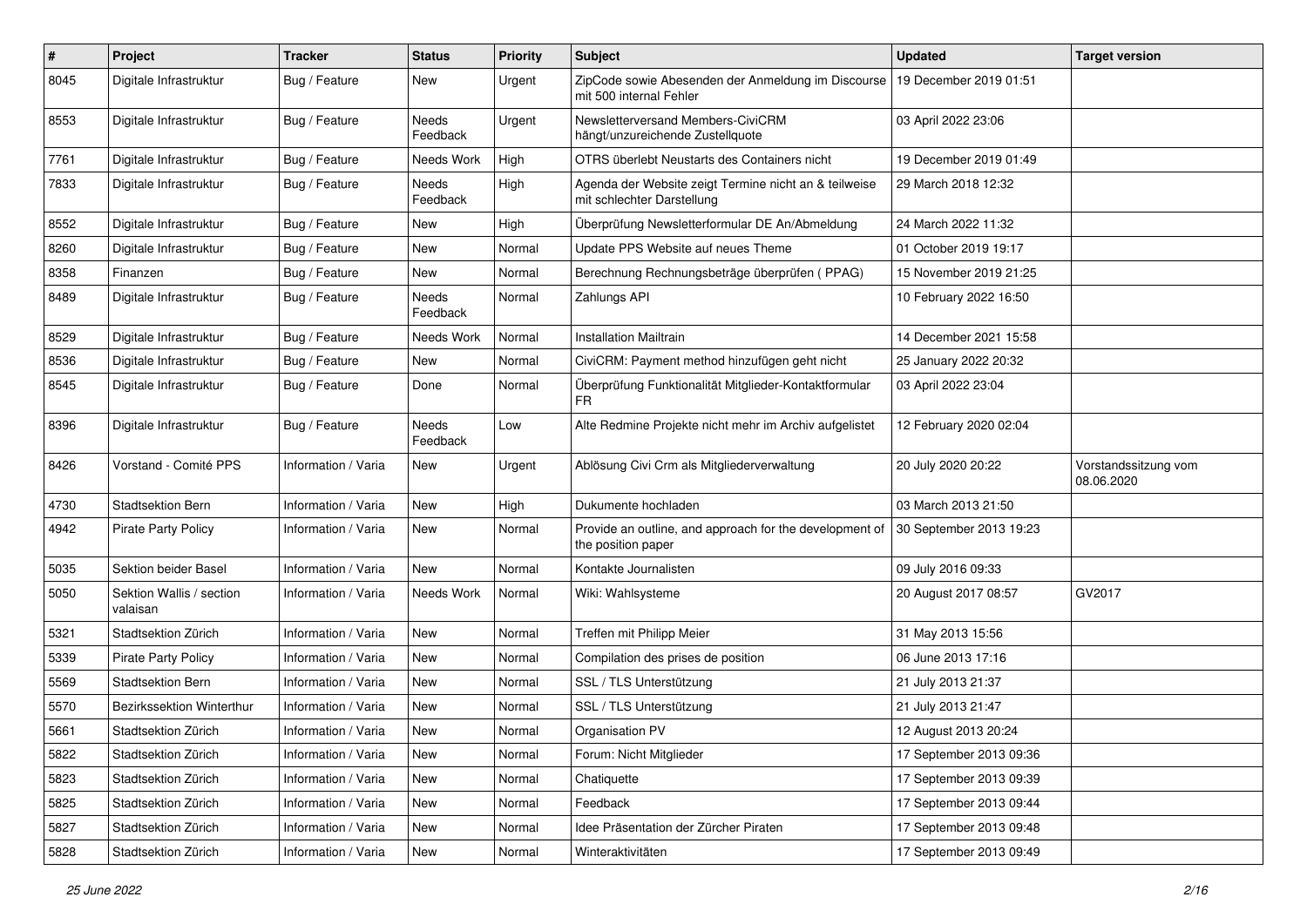| $\vert$ # | Project                                   | <b>Tracker</b>      | <b>Status</b>        | <b>Priority</b> | <b>Subject</b>                                                                                                                              | <b>Updated</b>          | <b>Target version</b>                |
|-----------|-------------------------------------------|---------------------|----------------------|-----------------|---------------------------------------------------------------------------------------------------------------------------------------------|-------------------------|--------------------------------------|
| 5865      | Stadtsektion Zürich                       | Information / Varia | New                  | Normal          | PV Gemeinderatswahlen anfangs November                                                                                                      | 03 October 2013 20:13   | Sitzung 03.10.2013                   |
| 5866      | Stadtsektion Zürich                       | Information / Varia | New                  | Normal          | Budget 2014                                                                                                                                 | 03 October 2013 21:07   | Sitzung 03.10.2013                   |
| 5883      | Section Genève                            | Information / Varia | New                  | Normal          | Poste à pourvoir au comité : Comptable                                                                                                      | 10 October 2013 17:43   | Prochaine AG                         |
| 6178      | <b>Pirate Party Policy</b>                | Information / Varia | Offen /<br>Incertain | Normal          | review april 2014                                                                                                                           | 04 March 2014 11:33     |                                      |
| 6202      | <b>Pirate Party Policy</b>                | Information / Varia | New                  | Normal          | Reading material review                                                                                                                     | 04 March 2014 13:21     |                                      |
| 6207      | <b>Pirate Party Policy</b>                | Information / Varia | New                  | Normal          | Reading material review                                                                                                                     | 04 March 2014 13:53     |                                      |
| 6239      | <b>Pirate Party Policy</b>                | Information / Varia | New                  | Normal          | Consultation - Modification du code civil (CC; Droit de<br>I'adoption) / Vernehmlassung - Änderung des<br>Zivilgesetzbuches (ZGB; Adoption) | 05 March 2014 14:44     |                                      |
| 6240      | <b>Pirate Party Policy</b>                | Information / Varia | New                  | Normal          | Reading material review                                                                                                                     | 05 March 2014 14:41     |                                      |
| 6245      | <b>Pirate Party Policy</b>                | Information / Varia | New                  | Normal          | Reading material review                                                                                                                     | 05 March 2014 15:05     |                                      |
| 6379      | <b>Pirate Party Policy</b>                | Information / Varia | New                  | Normal          | Refenz material - Documentation de reference - Reading<br>Material                                                                          | 22 April 2014 12:11     |                                      |
| 6380      | <b>Pirate Party Policy</b>                | Information / Varia | New                  | Normal          | PAD - Consulation LSI - Vernaemlassung ISG                                                                                                  | 22 April 2014 12:13     |                                      |
| 6457      | Sektion St. Gallen und beide<br>Appenzell | Information / Varia | Tabled               | Normal          | Piratengrillen                                                                                                                              | 30 July 2014 16:21      |                                      |
| 6520      | Sektion Wallis / section<br>valaisan      | Information / Varia | Tabled               | Normal          | Assemblée constituante                                                                                                                      | 23 July 2015 16:03      |                                      |
| 6675      | Section Genève                            | Information / Varia | New                  | Normal          | éVote : Demande de borne au sein des locaux de vote                                                                                         | 09 April 2015 20:10     | Prochain Comité                      |
| 6729      | Section Genève                            | Information / Varia | New                  | Normal          | Préparation référendum LRens/LSCPT                                                                                                          | 25 March 2015 15:52     | Prochain Comité                      |
| 7160      | <b>Section Vaud</b>                       | Information / Varia | Tabled               | Normal          | Retour sur la réunion e débriefing de la RTS -<br>Campagne EF2016                                                                           | 03 August 2019 09:47    | Réunion de comité - 28 avril<br>2016 |
| 7304      | Sektion Zürich                            | Information / Varia | New                  | Normal          | Koordinations- & Kommunikationstool für Vorstand und<br>Aktive                                                                              | 18 April 2019 11:03     | Vorstandsitzung 2019-1               |
| 7529      | Section Vaud                              | Information / Varia | New                  | Normal          | Pourquoi DMSF réduit toutes les images.                                                                                                     | 05 November 2016 00:11  |                                      |
| 7829      | Section Vaud                              | Information / Varia | New                  | Normal          | Revoir la nomenclature des "versions cibles"                                                                                                | 19 March 2018 16:11     | Réunion comité 22.03.2018            |
| 8072      | Sektion Zürich                            | Information / Varia | Tabled               | Normal          | Listenverbindung PPZH Nationalratswahlen 2019                                                                                               | 28 May 2019 21:31       | Vorstandsitzung 2019-1               |
| 8086      | Sektion Zürich                            | Information / Varia | New                  | Normal          | Werbemittel Nationalratswahlen                                                                                                              | 16 May 2019 15:12       |                                      |
| 8095      | Section Vaud                              | Information / Varia | New                  | Normal          | Demande d'aide pour une récolte de fonds nationale                                                                                          | 28 May 2019 06:12       |                                      |
| 8314      | Section Vaud                              | Information / Varia | New                  | Normal          | Initiative cantonale demandant la protection de l'intégrité<br>personnelle numérique                                                        | 12 September 2019 15:14 | Réunion comité 2019-09-19            |
| 8315      | Section Vaud                              | Information / Varia | <b>New</b>           | Normal          | Formation sur le fonctionnement parlementaire                                                                                               | 12 September 2019 15:39 | Réunion comité 2019-09-19            |
| 8356      | Vorstand - Comité PPS                     | Information / Varia | New                  | Normal          | Überarbeitung Versammlungs- und<br>Abstimmungsreglement                                                                                     | 13 November 2019 20:36  | Vorstandssitzung 2019 11 11          |
| 8419      | Vorstand - Comité PPS                     | Information / Varia | <b>New</b>           | Normal          | Sekretariat der PPS                                                                                                                         | 29 October 2020 22:45   | Vorstandssitzung 2020 03 16          |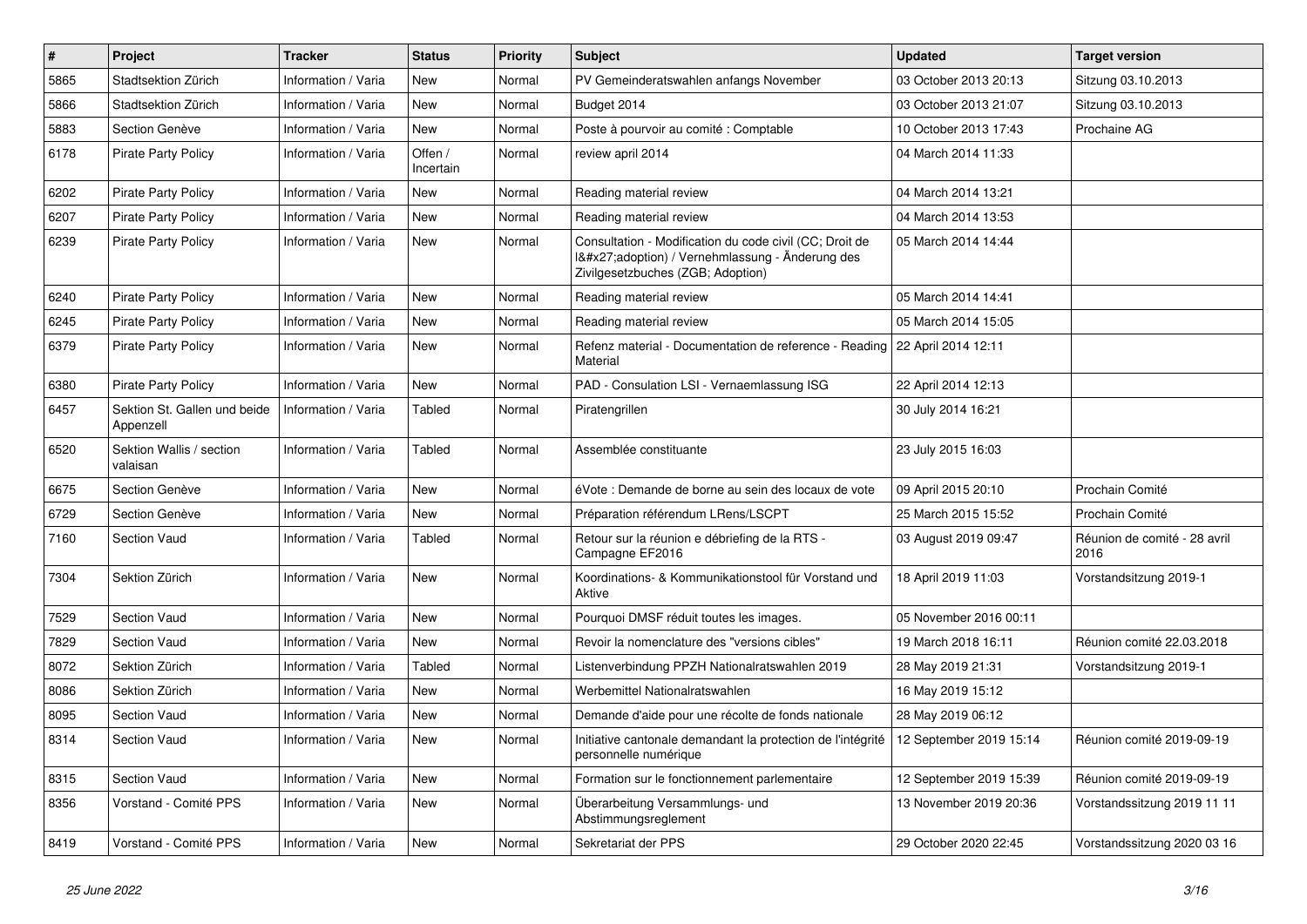| $\sharp$ | Project                           | <b>Tracker</b>      | <b>Status</b> | <b>Priority</b> | <b>Subject</b>                                                                                                                      | <b>Updated</b>         | <b>Target version</b>           |
|----------|-----------------------------------|---------------------|---------------|-----------------|-------------------------------------------------------------------------------------------------------------------------------------|------------------------|---------------------------------|
| 8471     | Press and Public Relations        | Information / Varia | New           | Normal          | Wiki Updates                                                                                                                        | 28 March 2021 00:34    |                                 |
| 8558     | Vorstand - Comité PPS             | Information / Varia | <b>New</b>    | Normal          | Unterschriftenbogen für Initiative Service Citoyen                                                                                  | 12 May 2022 12:22      |                                 |
| 7852     | Verwaltung                        | Creation            | <b>New</b>    | Normal          | Anleitung Members CiviCRM für Vorstände und PPVs<br>anpassen, ergänzen und übersetzen.                                              | 12 December 2018 19:41 |                                 |
| 4388     | Finanzen                          | Task / Tâche        | Needs Work    | Urgent          | Kontenplan                                                                                                                          | 04 April 2013 07:13    |                                 |
| 6748     | <b>Press and Public Relations</b> | Task / Tâche        | Done          | Urgent          | PR - Bund niederlässt wieder IT Security!                                                                                           | 02 April 2015 12:03    |                                 |
| 7179     | Section Vaud                      | Task / Tâche        | Done          | Urgent          | URGENT débat pour la RIE3                                                                                                           | 10 March 2016 00:16    |                                 |
| 7341     | Section Vaud                      | Task / Tâche        | Done          | Urgent          | Publipostage de formulaire Iscpt                                                                                                    | 19 April 2019 15:12    | Réunion de comité - 9 juin 2016 |
| 7657     | Finanzen                          | Task / Tâche        | New           | Urgent          | <b>BTC Zahlungen</b>                                                                                                                | 12 April 2017 22:16    |                                 |
| 8467     | Vorstand - Comité PPS             | Task / Tâche        | Done          | Urgent          | Vernehmlassung zum Bundesgesetz über den Einsatz<br>elektronischer Mittel zur Erfüllung von<br>Behördenaufgaben                     | 25 March 2021 22:38    |                                 |
| 3708     | <b>Bezirkssektion Winterthur</b>  | Task / Tâche        | Needs Work    | High            | OpenSource Nachtrag und Vorbereitung                                                                                                | 19 April 2013 00:00    | Parley 13                       |
| 4122     | Gruppo Ticino                     | Task / Tâche        | Needs Work    | High            | Accesso, impostazioni ed iscrizione membri a mailing list<br>sezione ticino                                                         | 20 April 2013 00:00    |                                 |
| 4138     | Gruppo Ticino                     | Task / Tâche        | Needs Work    | High            | Mailing List problema messaggio conferma<br>sottoscrizione                                                                          | 20 April 2013 00:00    |                                 |
| 4386     | Finanzen                          | Task / Tâche        | Needs Work    | High            | Spenderlisten erstellen                                                                                                             | 01 May 2017 14:45      |                                 |
| 5015     | Bezirkssektion Winterthur         | Task / Tâche        | Needs Work    | High            | Visualisierung Budget und Rechnung                                                                                                  | 10 April 2013 16:10    | Parley 15 (2.5.2013)            |
| 5247     | Bezirkssektion Winterthur         | Task / Tâche        | Needs Work    | High            | Schriftliche Anfrage zum Budget                                                                                                     | 22 May 2013 16:47      | Parley 16 (6.6.2013)            |
| 5389     | Bezirkssektion Winterthur         | Task / Tâche        | Needs Work    | High            | Falsche Anreize in Sozialhilfe                                                                                                      | 17 June 2013 16:43     | Parley 18                       |
| 5702     | Stadtsektion Zürich               | Task / Tâche        | New           | High            | Standaktionen koordinieren                                                                                                          | 03 October 2013 20:56  | Sitzung 03.10.2013              |
| 6389     | Sektion Bern                      | Task / Tâche        | <b>New</b>    | High            | Datenschutz Problem BE Gemeinden                                                                                                    | 28 April 2014 22:11    |                                 |
| 6438     | <b>Sektion Bern</b>               | Task / Tâche        | <b>New</b>    | High            | Probleme bei elektronischer Zählung der Stimmzettel in<br>der Stadt Bern                                                            | 28 May 2014 10:18      |                                 |
| 6784     | <b>Press and Public Relations</b> | Task / Tâche        | Needs Work    | High            | CP - Déclaration D. Burkhalter DFAE «Promoting trust<br>and globally shared rules to ensure an open, free and<br>secure cyberspace» | 17 April 2015 18:12    |                                 |
| 7527     | <b>Section Vaud</b>               | Task / Tâche        | Done          | High            | Prise de possition sur le référendum vaudois sur la<br>mendicité                                                                    | 03 August 2019 12:57   | Réunion de Comité - 3.11.2016   |
| 8060     | Sektion Zürich                    | Task / Tâche        | New           | High            | Mitglieder und andere potenzielle Kandidaten<br>durchtelefonieren                                                                   | 03 April 2019 15:17    | Vorstandsitzung 2019-1          |
| 8082     | Digitale Infrastruktur            | Task / Tâche        | New           | High            | Accès Discourse                                                                                                                     | 19 December 2019 01:50 |                                 |
| 8203     | Section Vaud                      | Task / Tâche        | Needs Work    | High            | Le questionnaire de la société vaudoise de médecine                                                                                 | 20 August 2019 14:52   | Réunion comité 2019-07-25       |
| 8204     | Section Vaud                      | Task / Tâche        | Needs Work    | High            | Le questionnaire de l'ALLIANCE-ENVIRONNEMENT                                                                                        | 20 August 2019 14:53   | Réunion comité 2019-07-25       |
| 8218     | Section Vaud                      | Task / Tâche        | New           | High            | Lettre de remerciement à M. Burgerer pour son don                                                                                   | 20 August 2019 14:56   | Réunion comité 2019-09-05       |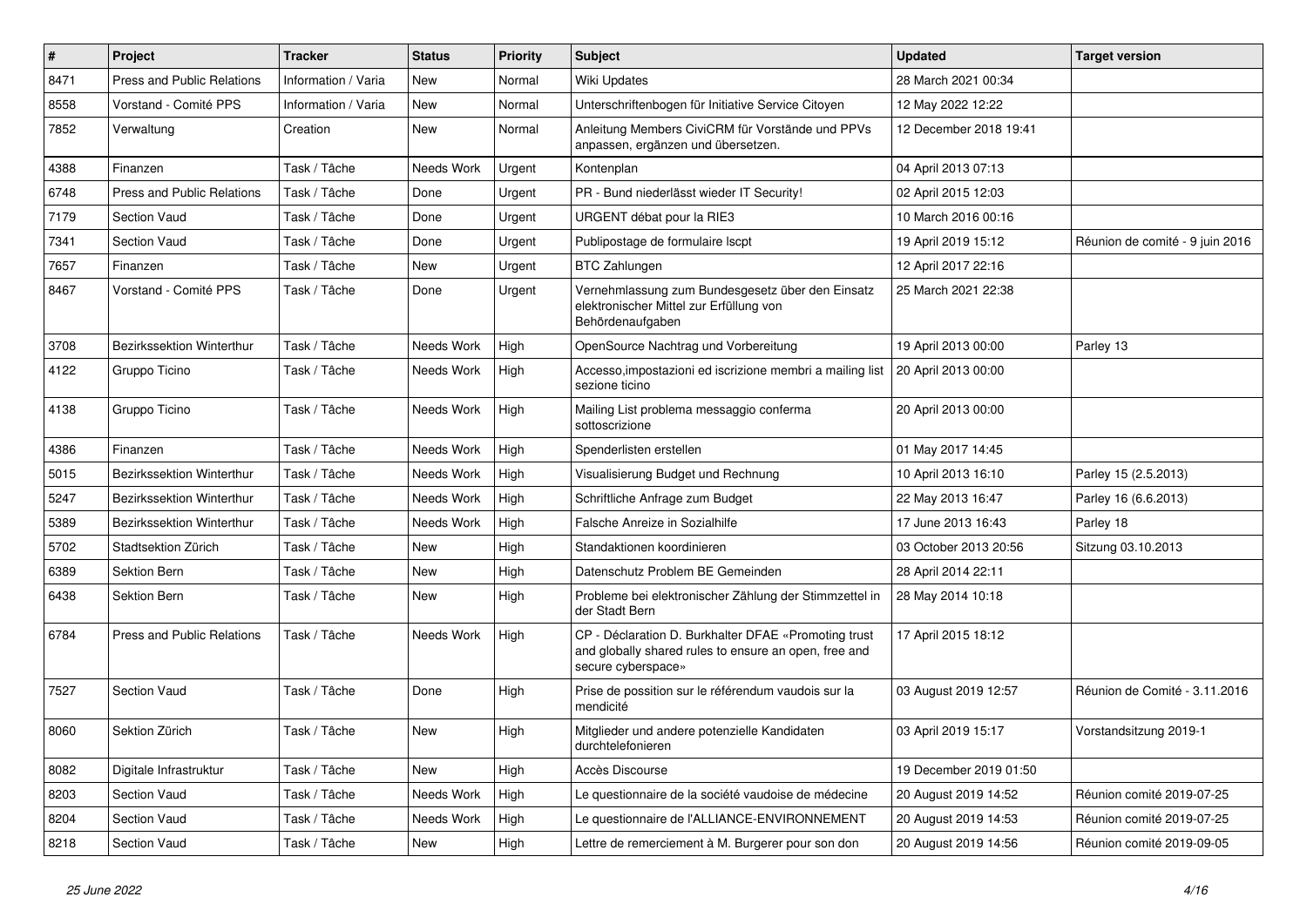| $\sharp$ | Project                                   | <b>Tracker</b> | <b>Status</b>     | <b>Priority</b> | <b>Subject</b>                                                             | <b>Updated</b>          | <b>Target version</b>                                         |
|----------|-------------------------------------------|----------------|-------------------|-----------------|----------------------------------------------------------------------------|-------------------------|---------------------------------------------------------------|
| 8219     | <b>Section Vaud</b>                       | Task / Tâche   | New               | High            | Rédaction de la lettre                                                     | 20 August 2019 14:56    | Réunion comité 2019-08-22                                     |
| 8220     | <b>Section Vaud</b>                       | Task / Tâche   | <b>New</b>        | High            | Recherche d'un petit cadeau de remerciement                                | 20 August 2019 14:57    | Réunion comité 2019-09-05                                     |
| 8237     | <b>Section Vaud</b>                       | Task / Tâche   | New               | High            | La campagne électorale du PPVD sur les réseaux<br>sociaux privés et libres | 12 September 2019 15:03 | Réunion comité 2019-09-05                                     |
| 8254     | <b>Section Vaud</b>                       | Task / Tâche   | New               | High            | Affichage sur les communes EF19                                            | 21 August 2019 14:51    | Réunion comité 2019-08-22                                     |
| 8422     | Digitale Infrastruktur                    | Task / Tâche   | Needs<br>Feedback | High            | Civi Crm Funktionen extern geben                                           | 01 February 2022 02:19  |                                                               |
| 8444     | Vorstand - Comité PPS                     | Task / Tâche   | Needs Work        | High            | Fehlende Mitgliederbeiträge für die Sektion PPBB                           | 29 October 2020 16:58   |                                                               |
| 8554     | AG Vernehmlassungen                       | Task / Tâche   | <b>New</b>        | High            | Vernehmlassung Teilrevision der GwV-FINMA                                  | 04 April 2022 19:11     |                                                               |
| 2531     | <b>Pirate Party Policy</b>                | Task / Tâche   | Needs Work        | Normal          | Gleichstellung                                                             | 20 February 2013 16:39  |                                                               |
| 3033     | Sektion St. Gallen und beide<br>Appenzell | Task / Tâche   | Done              | Normal          | Liquid Feedback                                                            | 10 June 2014 20:10      |                                                               |
| 3567     | <b>Bezirkssektion Winterthur</b>          | Task / Tâche   | Needs Work        | Normal          | Open Data                                                                  | 26 February 2013 08:12  | Parley 11                                                     |
| 3568     | Bezirkssektion Winterthur                 | Task / Tâche   | Needs Work        | Normal          | Messung der Schulqualität                                                  | 07 April 2013 15:45     |                                                               |
| 3706     | <b>Bezirkssektion Winterthur</b>          | Task / Tâche   | Needs Work        | Normal          | Notschlafstellen bei der Heilsarmee                                        | 21 April 2013 00:00     | Parley 11                                                     |
| 3707     | <b>Bezirkssektion Winterthur</b>          | Task / Tâche   | Needs Work        | Normal          | Beschneidungspraxis in Winterthur                                          | 21 April 2013 00:00     | Parley 11                                                     |
| 3864     | Bezirkssektion Winterthur                 | Task / Tâche   | Needs Work        | Normal          | E-Book Bibliothek DRM                                                      | 06 March 2013 18:18     | Parley 13                                                     |
| 3876     | <b>Bezirkssektion Winterthur</b>          | Task / Tâche   | Needs Work        | Normal          | Winterthurer Transparenzgesetz                                             | 21 April 2013 00:00     | Parley 11                                                     |
| 3911     | Bezirkssektion Winterthur                 | Task / Tâche   | Needs Work        | Normal          | Elektronisches Büro in der Stadtverwaltung                                 | 21 April 2013 00:00     | Parley 11                                                     |
| 3947     | Bezirkssektion Winterthur                 | Task / Tâche   | Needs Work        | Normal          | Win.ch Mail                                                                | 21 April 2013 00:00     | Parley 11                                                     |
| 3948     | <b>Bezirkssektion Winterthur</b>          | Task / Tâche   | Needs Work        | Normal          | AG Schule und Bildung                                                      | 31 July 2013 21:00      | Parley 11                                                     |
| 4040     | Sektion St. Gallen und beide<br>Appenzell | Task / Tâche   | Needs Work        | Normal          | Tischwimpel für Stammtisch                                                 | 10 June 2014 20:00      |                                                               |
| 4057     | <b>Bezirkssektion Winterthur</b>          | Task / Tâche   | Needs Work        | Normal          | Informatikprojekte prüfen                                                  | 21 April 2013 00:00     | Parley 11                                                     |
| 4058     | Bezirkssektion Winterthur                 | Task / Tâche   | Needs Work        | Normal          | Prüfung der Zuwendungen an Dritte<br>(Sozialdepartement)                   | 21 April 2013 00:00     | Parley 11                                                     |
| 4064     | Bezirkssektion Winterthur                 | Task / Tâche   | Needs<br>Feedback | Normal          | Liquid Feedback für die Stadt Winterthur                                   | 07 April 2013 15:34     | Parley 15 (2.5.2013)                                          |
| 4067     | Sektion Wallis / section<br>valaisan      | Task / Tâche   | Needs<br>Feedback | Normal          | Wildtierkameras im Wallis                                                  | 20 August 2017 08:33    | Existierende/Funktionierende<br>Datenschutz- und GIDA Behörde |
| 4071     | Gruppo Ticino                             | Task / Tâche   | Needs Work        | Normal          | Traduzione webpage                                                         | 19 April 2013 00:00     |                                                               |
| 4137     | Gruppo Ticino                             | Task / Tâche   | Needs Work        | Normal          | Programma Partito Pirata Ticino                                            | 21 April 2013 00:00     |                                                               |
| 4200     | Bezirkssektion Winterthur                 | Task / Tâche   | Needs Work        | Normal          | Vorstoss Transparenz in der WoV                                            | 07 April 2013 15:41     | Parley 15 (2.5.2013)                                          |
| 4362     | Bezirkssektion Winterthur                 | Task / Tâche   | Needs Work        | Normal          | Willkür im Baubewilligungsverfahren                                        | 07 April 2013 15:42     | Parley 15 (2.5.2013)                                          |
| 4370     | Bezirkssektion Winterthur                 | Task / Tâche   | Needs Work        | Normal          | SalZH kriegt Subventionen                                                  | 07 April 2013 15:42     | Parley 15 (2.5.2013)                                          |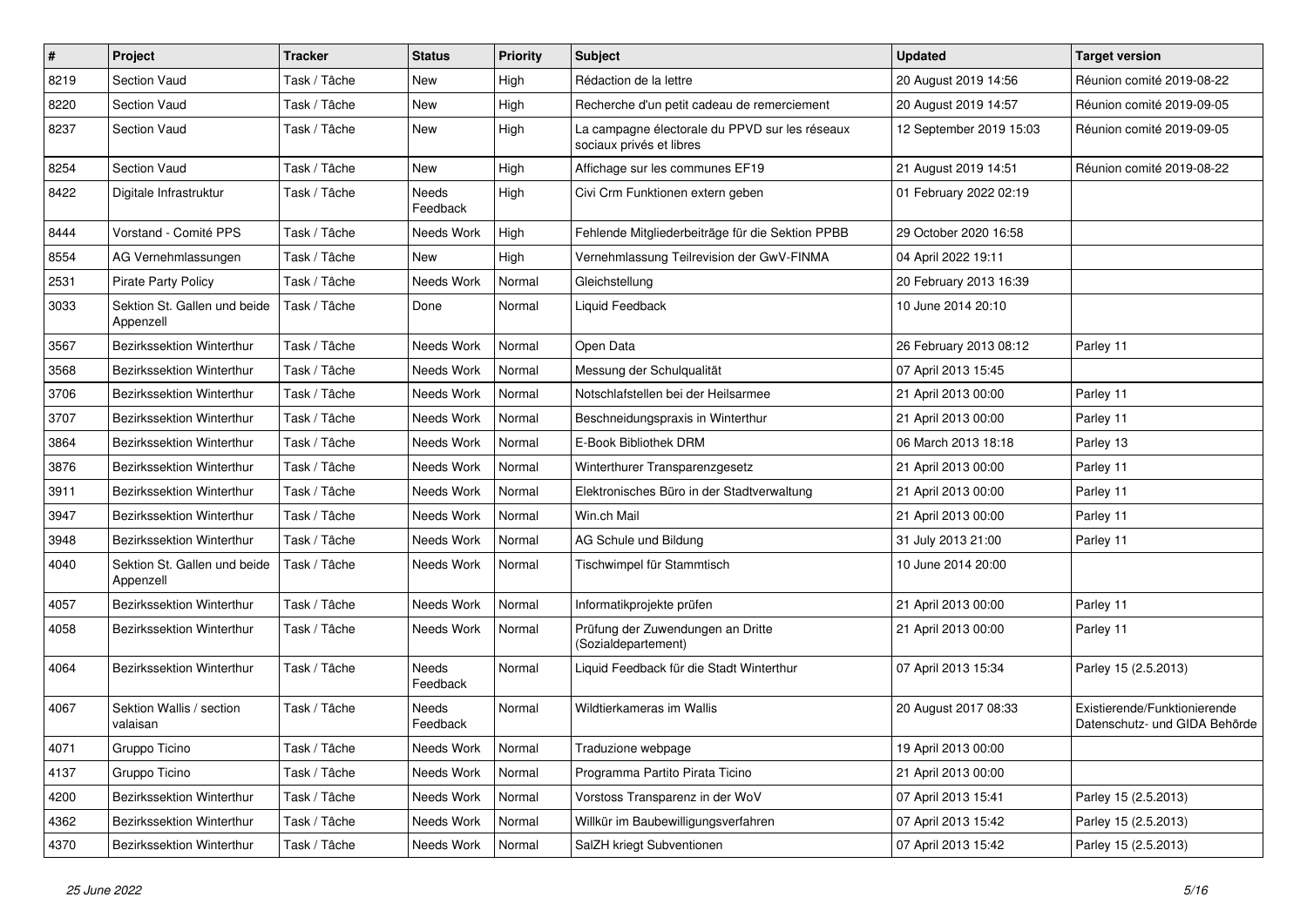| $\sharp$ | Project                                   | <b>Tracker</b> | <b>Status</b>            | <b>Priority</b> | Subject                                                               | <b>Updated</b>          | <b>Target version</b> |
|----------|-------------------------------------------|----------------|--------------------------|-----------------|-----------------------------------------------------------------------|-------------------------|-----------------------|
| 4507     | Bezirkssektion Winterthur                 | Task / Tâche   | Needs Work               | Normal          | OpenData: Wem gehört das Datenmaterial                                | 02 May 2013 22:34       |                       |
| 4615     | Sektion Wallis / section<br>valaisan      | Task / Tâche   | Needs Work               | Normal          | Stv. Schatzmeister                                                    | 03 September 2014 19:58 |                       |
| 4639     | Sektion Wallis / section<br>valaisan      | Task / Tâche   | Needs Work               | Normal          | pi-Vote Sektionsabstimmungen                                          | 07 July 2014 20:30      |                       |
| 4729     | Sektion St. Gallen und beide<br>Appenzell | Task / Tâche   | Done                     | Normal          | SSH key für LQFB server                                               | 10 June 2014 19:50      |                       |
| 4746     | Bezirkssektion Winterthur                 | Task / Tâche   | Needs Work               | Normal          | Förderung des Innovativen Motorisierten<br>Individualverkehrs (IMIV)  | 21 April 2013 00:00     | Parley 13             |
| 4893     | Sektion Wallis / section<br>valaisan      | Task / Tâche   | Done                     | Normal          | Pflichtenheft Vorstand (2)                                            | 13 December 2014 10:14  |                       |
| 4941     | Pirate Party Policy                       | Task / Tâche   | Done                     | Normal          | prostitution                                                          | 30 September 2013 19:23 |                       |
| 5043     | Sektion beider Basel                      | Task / Tâche   | Needs Work               | Normal          | Aufgaben Stadtentwicklungspositionspapier                             | 12 February 2015 19:22  |                       |
| 5058     | Pirate Party Policy                       | Task / Tâche   | Needs Work               | Normal          | Positionspapier: Patente                                              | 15 April 2013 14:10     |                       |
| 5068     | Pirate Party Policy                       | Task / Tâche   | New                      | Normal          | Fehlende Position zu Whistleblowing                                   | 21 November 2015 16:13  |                       |
| 5217     | Bezirkssektion Winterthur                 | Task / Tâche   | New                      | Normal          | Pressemitteilung Stimmparolen                                         | 12 May 2013 19:39       |                       |
| 5227     | Bezirkssektion Winterthur                 | Task / Tâche   | New                      | Normal          | Gesamtkostenrechnung Neuhegi                                          | 15 May 2013 20:53       | Parley 16 (6.6.2013)  |
| 5275     | Sektion Wallis / section<br>valaisan      | Task / Tâche   | Done                     | Normal          | Stellungnahme zum Schulgesetz                                         | 20 August 2017 08:57    |                       |
| 5291     | Stadtsektion Zürich                       | Task / Tâche   | Done                     | Normal          | Festlegen von Terminen für die PV                                     | 03 October 2013 20:15   | Stammtisch 27.05.2013 |
| 5293     | Stadtsektion Zürich                       | Task / Tâche   | <b>New</b>               | Normal          | Lokation nächste fliegende Stammtische festlegen und<br>kommunizieren | 27 May 2013 18:59       | Stammtisch 27.05.2013 |
| 5346     | Bezirkssektion Winterthur                 | Task / Tâche   | <b>New</b>               | Normal          | Holidi                                                                | 08 June 2013 15:47      | Parley 17 (13.6.2013) |
| 5347     | Bezirkssektion Winterthur                 | Task / Tâche   | <b>New</b>               | Normal          | Unverschuldet abgewählt                                               | 08 June 2013 15:45      | Parley 17 (13.6.2013) |
| 5373     | Sektion beider Basel                      | Task / Tâche   | New                      | Normal          | Prozess für Spender erstellen/festhalten                              | 12 February 2015 19:15  |                       |
| 5400     | Sektion Wallis / section<br>valaisan      | Task / Tâche   | <b>Needs</b><br>Feedback | Normal          | Dienststelle für Datenschutz und Öffentlichkeitsprinzip               | 20 April 2017 17:36     |                       |
| 5430     | Sektion Wallis / section<br>valaisan      | Task / Tâche   | Needs<br>Feedback        | Normal          | Einrichtung interne Mailingliste                                      | 20 August 2017 08:31    | GV2017                |
| 5517     | <b>Bezirkssektion Winterthur</b>          | Task / Tâche   | Needs Work               | Normal          | O-Ton                                                                 | 13 July 2013 17:39      |                       |
| 5637     | <b>Pirate Party Policy</b>                | Task / Tâche   | Done                     | Normal          | Korrektur der Uebersetzung der Identite                               | 22 March 2014 17:28     |                       |
| 5664     | Stadtsektion Zürich                       | Task / Tâche   | New                      | Normal          | Forum Stadt-Zürich beantragen                                         | 07 August 2013 21:17    |                       |
| 5787     | Bezirkssektion Winterthur                 | Task / Tâche   | New                      | Normal          | Sparen 14 durchsehen                                                  | 04 September 2013 20:19 | Parley 19             |
| 5829     | Stadtsektion Zürich                       | Task / Tâche   | New                      | Normal          | Who cares?                                                            | 17 September 2013 09:50 |                       |
| 5830     | Stadtsektion Zürich                       | Task / Tâche   | New                      | Normal          | PP Patente                                                            | 17 September 2013 09:51 |                       |
| 5831     | Stadtsektion Zürich                       | Task / Tâche   | New                      | Normal          | Festlegen Vorstand Sitzungen PP Züri                                  | 17 September 2013 09:51 |                       |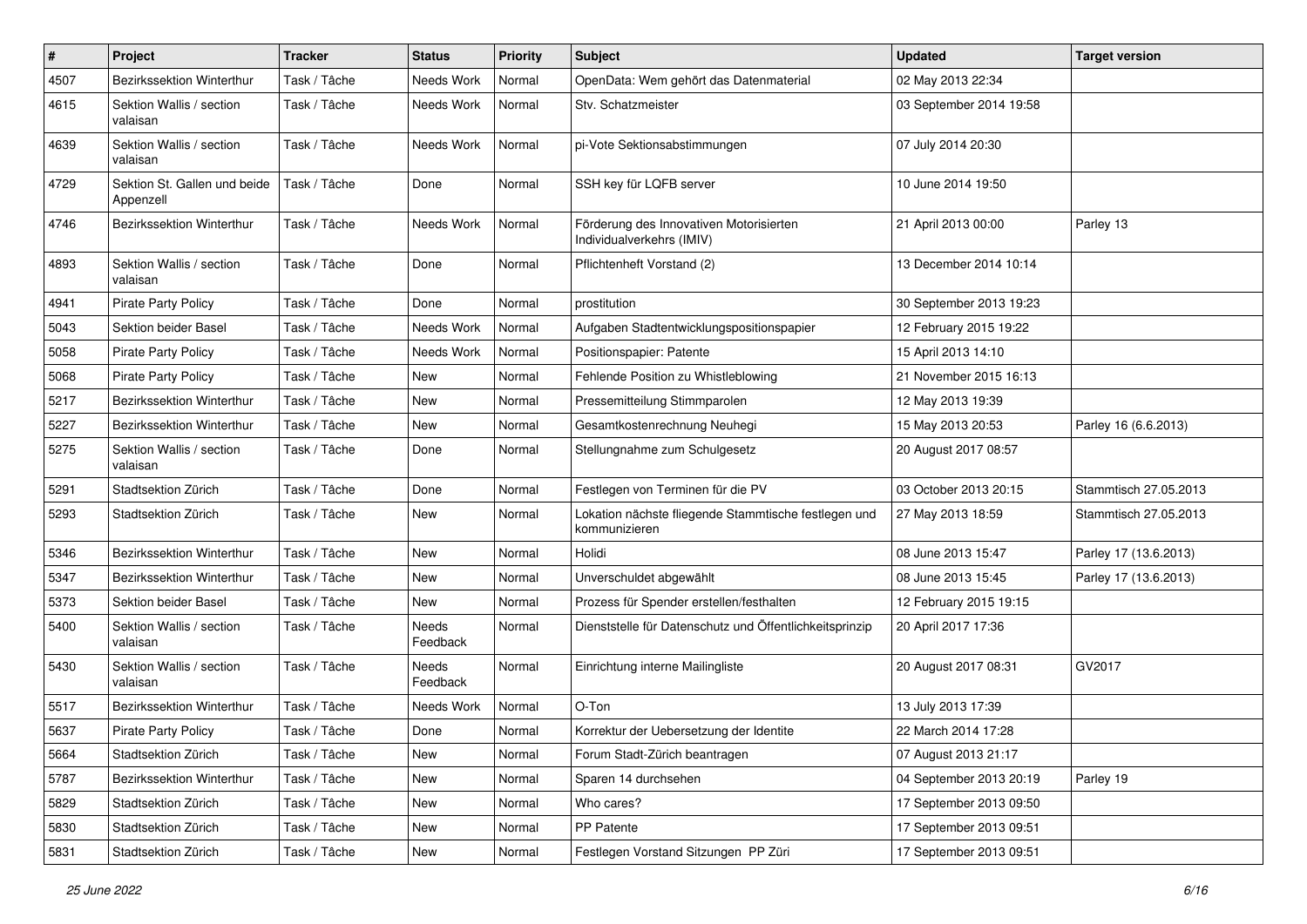| $\#$ | Project                              | <b>Tracker</b> | <b>Status</b>        | <b>Priority</b> | <b>Subject</b>                                                                                                                                             | <b>Updated</b>          | <b>Target version</b>                                         |
|------|--------------------------------------|----------------|----------------------|-----------------|------------------------------------------------------------------------------------------------------------------------------------------------------------|-------------------------|---------------------------------------------------------------|
| 5832 | Stadtsektion Zürich                  | Task / Tâche   | <b>New</b>           | Normal          | Meet the Pirates, Stammtisch Upgrade                                                                                                                       | 17 September 2013 10:06 |                                                               |
| 5870 | Sektion Wallis / section<br>valaisan | Task / Tâche   | Needs Work           | Normal          | Opendata.admin.ch                                                                                                                                          | 20 August 2017 08:31    | GV2017                                                        |
| 5873 | Sektion Wallis / section<br>valaisan | Task / Tâche   | Tabled               | Normal          | Pi-Vote Zertifikate                                                                                                                                        | 20 August 2017 08:31    | GV2017                                                        |
| 5915 | Sektion Zürich                       | Task / Tâche   | <b>New</b>           | Normal          | Positionspapier «Laizismus»                                                                                                                                | 06 November 2014 18:48  |                                                               |
| 5999 | <b>Bezirkssektion Winterthur</b>     | Task / Tâche   | <b>New</b>           | Normal          | Datenschutz von Steuer- und Einwohnerdaten                                                                                                                 | 21 November 2013 20:52  |                                                               |
| 6015 | Stadtsektion Zürich                  | Task / Tâche   | <b>New</b>           | Normal          | Stellungsnahme zu Teilrevision BZO                                                                                                                         | 04 December 2013 11:14  |                                                               |
| 6021 | Sektion Wallis / section<br>valaisan | Task / Tâche   | Needs<br>Feedback    | Normal          | Amtsblatt Wallis: Öffentlich und Gratis                                                                                                                    | 20 August 2017 08:34    | Existierende/Funktionierende<br>Datenschutz- und GIDA Behörde |
| 6120 | Sektion Wallis / section<br>valaisan | Task / Tâche   | <b>New</b>           | Normal          | Website Optimierung                                                                                                                                        | 20 August 2017 08:32    | GV2017                                                        |
| 6177 | <b>Pirate Party Policy</b>           | Task / Tâche   | Offen /<br>Incertain | Normal          | Consultation process review                                                                                                                                | 08 April 2015 09:26     |                                                               |
| 6179 | <b>Pirate Party Policy</b>           | Task / Tâche   | Offen /<br>Incertain | Normal          | review may 2014                                                                                                                                            | 08 April 2015 09:26     |                                                               |
| 6180 | <b>Pirate Party Policy</b>           | Task / Tâche   | Offen /<br>Incertain | Normal          | review june 2014                                                                                                                                           | 08 April 2015 09:26     |                                                               |
| 6181 | <b>Pirate Party Policy</b>           | Task / Tâche   | Offen /<br>Incertain | Normal          | review july 2014                                                                                                                                           | 08 April 2015 09:26     |                                                               |
| 6182 | <b>Pirate Party Policy</b>           | Task / Tâche   | Offen /<br>Incertain | Normal          | review august 2014                                                                                                                                         | 08 April 2015 09:26     |                                                               |
| 6183 | <b>Pirate Party Policy</b>           | Task / Tâche   | Offen /<br>Incertain | Normal          | review septembre 2014                                                                                                                                      | 08 April 2015 09:26     |                                                               |
| 6184 | <b>Pirate Party Policy</b>           | Task / Tâche   | Offen /<br>Incertain | Normal          | review octobre 2014                                                                                                                                        | 08 April 2015 09:26     |                                                               |
| 6185 | <b>Pirate Party Policy</b>           | Task / Tâche   | Offen /<br>Incertain | Normal          | review novembre 2014                                                                                                                                       | 08 April 2015 09:26     |                                                               |
| 6186 | <b>Pirate Party Policy</b>           | Task / Tâche   | Offen /<br>Incertain | Normal          | review decembre 2014                                                                                                                                       | 08 April 2015 09:26     |                                                               |
| 6197 | <b>Pirate Party Policy</b>           | Task / Tâche   | Offen /<br>Incertain | Normal          | Review currently running iniatives                                                                                                                         | 04 March 2014 12:38     |                                                               |
| 6201 | Pirate Party Policy                  | Task / Tâche   | New                  | Normal          | Consultation - Modification du Code des obligations<br>(Droit des raisons de commerce) / Vernehmlassung -<br>Änderung des Obligationenrechts (Firmenrecht) | 04 March 2014 13:21     |                                                               |
| 6205 | <b>Pirate Party Policy</b>           | Task / Tâche   | <b>New</b>           | Normal          | Development of the PPS report on the consultation                                                                                                          | 04 March 2014 13:32     |                                                               |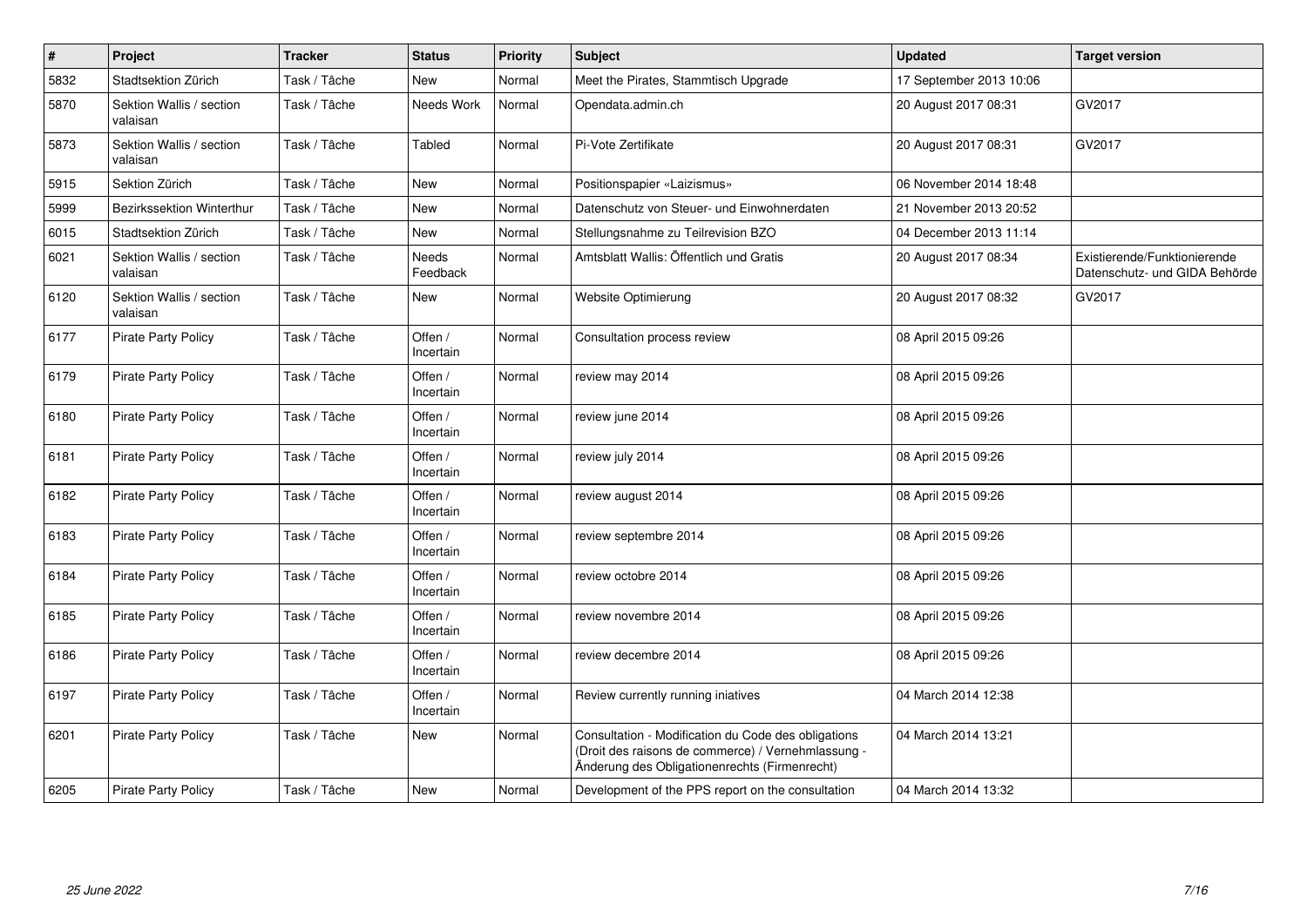| $\vert$ # | Project                              | <b>Tracker</b> | <b>Status</b>     | <b>Priority</b> | <b>Subject</b>                                                                                                                                                                                                                                   | <b>Updated</b>         | <b>Target version</b>                                         |
|-----------|--------------------------------------|----------------|-------------------|-----------------|--------------------------------------------------------------------------------------------------------------------------------------------------------------------------------------------------------------------------------------------------|------------------------|---------------------------------------------------------------|
| 6206      | <b>Pirate Party Policy</b>           | Task / Tâche   | Done              | Normal          | Consultation "Modification loi fédérale sur les systèmes<br>d'information de la Confédération dans le domaine du<br>sport (LSIS)" - Vernehmlassung "Änderung<br>Bundesgesetz über die Informationssysteme des<br>Bundes im Bereich Sport (IBSG)" | 08 April 2015 09:26    |                                                               |
| 6209      | <b>Pirate Party Policy</b>           | Task / Tâche   | New               | Normal          | PPS Program development                                                                                                                                                                                                                          | 04 March 2014 14:17    |                                                               |
| 6210      | <b>Pirate Party Policy</b>           | Task / Tâche   | <b>New</b>        | Normal          | Development of the Area verbiage                                                                                                                                                                                                                 | 04 March 2014 14:34    |                                                               |
| 6211      | <b>Pirate Party Policy</b>           | Task / Tâche   | <b>New</b>        | Normal          | Development of the "Etat de droit" section                                                                                                                                                                                                       | 04 March 2014 14:34    |                                                               |
| 6212      | <b>Pirate Party Policy</b>           | Task / Tâche   | <b>New</b>        | Normal          | Development of the "Security" section                                                                                                                                                                                                            | 04 March 2014 14:33    |                                                               |
| 6213      | Pirate Party Policy                  | Task / Tâche   | <b>New</b>        | Normal          | Development of the "Environment" section                                                                                                                                                                                                         | 04 March 2014 14:28    |                                                               |
| 6214      | <b>Pirate Party Policy</b>           | Task / Tâche   | <b>New</b>        | Normal          | Development of the "Patrimoine Commun" section of<br>PPS Program                                                                                                                                                                                 | 04 March 2014 14:33    |                                                               |
| 6215      | <b>Pirate Party Policy</b>           | Task / Tâche   | <b>New</b>        | Normal          | Development of the "Economy" section                                                                                                                                                                                                             | 04 March 2014 14:36    |                                                               |
| 6216      | <b>Pirate Party Policy</b>           | Task / Tâche   | <b>New</b>        | Normal          | Translation of all missing elements of the PPS program<br>draft                                                                                                                                                                                  | 04 March 2014 14:39    |                                                               |
| 6217      | <b>Pirate Party Policy</b>           | Task / Tâche   | <b>New</b>        | Normal          | XML Formatting for bootstrap integration                                                                                                                                                                                                         | 04 March 2014 14:38    |                                                               |
| 6218      | <b>Pirate Party Policy</b>           | Task / Tâche   | <b>New</b>        | Normal          | Position guideline development                                                                                                                                                                                                                   | 04 March 2014 14:49    |                                                               |
| 6219      | <b>Pirate Party Policy</b>           | Task / Tâche   | <b>New</b>        | Normal          | Position guideline development planning                                                                                                                                                                                                          | 04 March 2014 14:49    |                                                               |
| 6222      | <b>Pirate Party Policy</b>           | Task / Tâche   | Done              | Normal          | Développement argumentaires votations populaire 18<br>mai - Entwicklung Argumentationshilfe Themen<br>Volksabstimmung 18. Mai                                                                                                                    | 27 November 2019 21:23 |                                                               |
| 6223      | <b>Pirate Party Policy</b>           | Task / Tâche   | <b>New</b>        | Normal          | traduction                                                                                                                                                                                                                                       | 04 March 2014 15:19    |                                                               |
| 6224      | <b>Pirate Party Policy</b>           | Task / Tâche   | <b>New</b>        | Normal          | Publication - Diffusion aux sections                                                                                                                                                                                                             | 04 March 2014 15:19    |                                                               |
| 6241      | <b>Pirate Party Policy</b>           | Task / Tâche   | <b>New</b>        | Normal          | Development of the PPS report on the consultation                                                                                                                                                                                                | 05 March 2014 14:44    |                                                               |
| 6242      | <b>Pirate Party Policy</b>           | Task / Tâche   | <b>New</b>        | Normal          | Rédaction du rapport et de la lettre d'accompagnement                                                                                                                                                                                            | 05 March 2014 14:57    |                                                               |
| 6243      | <b>Pirate Party Policy</b>           | Task / Tâche   | <b>New</b>        | Normal          | Communication - press release - communication interne<br>-> via pages de sections, twitter & facebook                                                                                                                                            | 05 March 2014 14:55    |                                                               |
| 6246      | <b>Pirate Party Policy</b>           | Task / Tâche   | <b>New</b>        | Normal          | Development of the PPS report on the consultation                                                                                                                                                                                                | 05 March 2014 15:13    |                                                               |
| 6247      | <b>Pirate Party Policy</b>           | Task / Tâche   | <b>New</b>        | Normal          | Rédaction du rapport et de la lettre d'accompagnement                                                                                                                                                                                            | 05 March 2014 15:15    |                                                               |
| 6248      | <b>Pirate Party Policy</b>           | Task / Tâche   | <b>New</b>        | Normal          | Communication - press release - communication interne<br>-> via pages de sections, twitter & facebook                                                                                                                                            | 05 March 2014 15:16    |                                                               |
| 6254      | <b>Pirate Party Policy</b>           | Task / Tâche   | New               | Normal          | Positionspapier Suchtpolitik updaten                                                                                                                                                                                                             | 21 November 2015 16:12 |                                                               |
| 6255      | <b>Pirate Party Policy</b>           | Task / Tâche   | <b>New</b>        | Normal          | Positionspapier Rechtsstaat updaten                                                                                                                                                                                                              | 21 November 2015 16:11 |                                                               |
| 6311      | Sektion Wallis / section<br>valaisan | Task / Tâche   | Needs<br>Feedback | Normal          | Videoüberachung Brig: Umstellung der Webseite                                                                                                                                                                                                    | 20 August 2017 08:55   | Existierende/Funktionierende<br>Datenschutz- und GIDA Behörde |
| 6378      | <b>Pirate Party Policy</b>           | Task / Tâche   | New               | Normal          | Vernehmlassung: Informationssicherheitsgesetz                                                                                                                                                                                                    | 22 April 2014 12:11    |                                                               |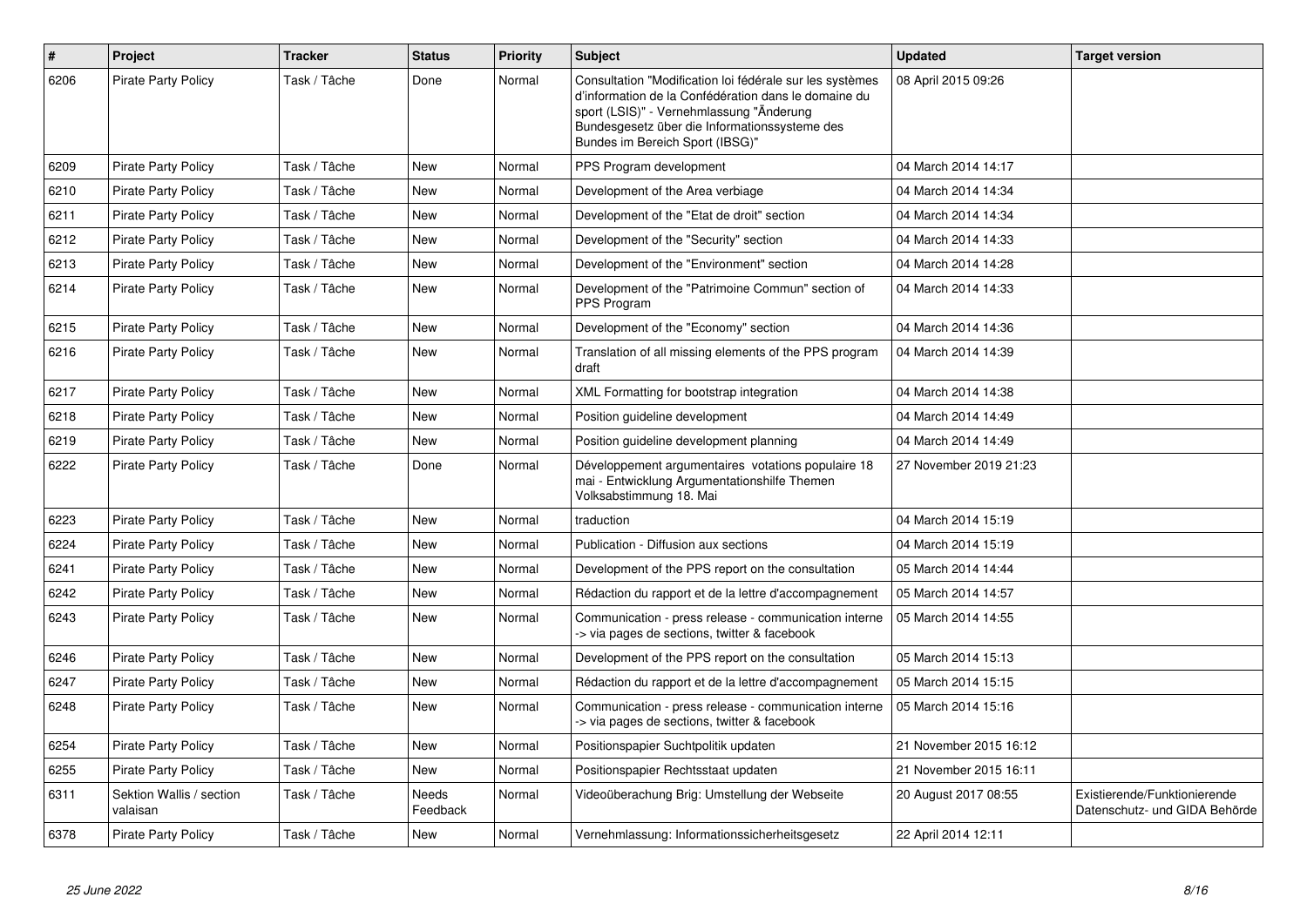| $\pmb{\#}$ | Project                              | <b>Tracker</b> | <b>Status</b> | <b>Priority</b> | Subject                                                                                                                                                                   | <b>Updated</b>          | <b>Target version</b>                |
|------------|--------------------------------------|----------------|---------------|-----------------|---------------------------------------------------------------------------------------------------------------------------------------------------------------------------|-------------------------|--------------------------------------|
| 6390       | <b>Pirate Party Policy</b>           | Task / Tâche   | Done          | Normal          | Vernehmlassung: Geldspielgesetz / Consultation : Loi<br>sur les jeux d'argent                                                                                             | 08 April 2015 09:18     |                                      |
| 6487       | Sektion Wallis / section<br>valaisan | Task / Tâche   | <b>New</b>    | Normal          | Sektionsdateien Lagerung                                                                                                                                                  | 20 August 2017 08:55    | GV2017                               |
| 6597       | Sektion Zürich                       | Task / Tâche   | Needs Work    | Normal          | Wegen Gratis-Plakatstellen anfragen                                                                                                                                       | 04 May 2019 19:49       |                                      |
| 6645       | Section Genève                       | Task / Tâche   | Needs Work    | Normal          | Dossier médical en ligne                                                                                                                                                  | 25 March 2015 17:03     | Prochain Comité                      |
| 6676       | Section Genève                       | Task / Tâche   | Done          | Normal          | Préparation éléction national                                                                                                                                             | 27 June 2016 09:53      | Prochain Comité                      |
| 6677       | Section Genève                       | Task / Tâche   | Done          | Normal          | Préparation prochaine AG                                                                                                                                                  | 19 October 2015 17:06   | Prochain Comité                      |
| 6688       | Section Genève                       | Task / Tâche   | Needs Work    | Normal          | Comptabilité - Recherche Fiduciaire                                                                                                                                       | 25 March 2015 17:00     | Prochain Comité                      |
| 6726       | <b>Pirate Party Policy</b>           | Task / Tâche   | Done          | Normal          | Consultation FINMA - LBA / GvW                                                                                                                                            | 08 April 2015 09:18     |                                      |
| 6727       | <b>Pirate Party Policy</b>           | Task / Tâche   | Done          | Normal          | Rédaction de la réponse de la consultation                                                                                                                                | 08 April 2015 09:17     |                                      |
| 6778       | Sektion Zürich                       | Task / Tâche   | <b>New</b>    | Normal          | Wahlkampf-Wissen im Wiki festhalten                                                                                                                                       | 22 April 2015 18:29     | Vorstandssitzung 2015-04-22          |
| 6787       | <b>Pirate Party Policy</b>           | Task / Tâche   | Done          | Normal          | Révision totale de la loi fédérale sur l'analyse génétique<br>humaine (LAGH) - Totalrevision des Bundesgesetzes<br>über genetische Untersuchungen beim Menschen<br>(GUMG) | 27 May 2015 06:55       |                                      |
| 6850       | Sektion Zürich                       | Task / Tâche   | <b>New</b>    | Normal          | Fundraising                                                                                                                                                               | 27 August 2015 18:40    | Vorstandssitzung 2015-08-27          |
| 6854       | Sektion Zürich                       | Task / Tâche   | <b>New</b>    | Normal          | Website                                                                                                                                                                   | 07 April 2019 07:36     | Vorstandsitzung 2019-1               |
| 7001       | Sektion beider Basel                 | Task / Tâche   | New           | Normal          | Online Infos/Struktur aktualisieren und überarbeiten                                                                                                                      | 28 November 2015 10:44  |                                      |
| 7002       | Sektion beider Basel                 | Task / Tâche   | Needs Work    | Normal          | Für ein lebendiges Basel                                                                                                                                                  | 02 October 2020 00:23   |                                      |
| 7089       | Sektion Wallis / section<br>valaisan | Task / Tâche   | Done          | Normal          | Anfragen an Standesämtern                                                                                                                                                 | 02 March 2016 09:56     |                                      |
| 7140       | <b>Section Vaud</b>                  | Task / Tâche   | Done          | Normal          | Approbation et signature du PV de l'AG par les membres<br>du comité ainsi que les statuts du PPVD                                                                         | 08 September 2019 06:41 | Réunion de comité - 31 mars<br>2016  |
| 7195       | <b>Section Vaud</b>                  | Task / Tâche   | Done          | Normal          | Révision de statuts du PPVD                                                                                                                                               | 03 August 2019 09:48    | Réunion de comité - 28 avril<br>2016 |
| 7199       | <b>Section Vaud</b>                  | Task / Tâche   | New           | Normal          | Mise en place de la pétition evoting                                                                                                                                      | 11 March 2016 16:46     |                                      |
| 7236       | <b>Section Vaud</b>                  | Task / Tâche   | Done          | Normal          | Organisation de la campagne référendaire LSCPT                                                                                                                            | 07 May 2018 12:58       | Réunion de comité - 31 mars<br>2016  |
| 7262       | <b>Section Vaud</b>                  | Task / Tâche   | Done          | Normal          | Révision du programme du PPVD                                                                                                                                             | 07 May 2018 13:02       | Réunion de comité - 14 avril<br>2016 |
| 7264       | Section Vaud                         | Task / Tâche   | Done          | Normal          | Tri des propositions par collectivité impactée                                                                                                                            | 15 April 2016 15:30     | Réunion de comité - 14 avril<br>2016 |
| 7269       | Section Vaud                         | Task / Tâche   | Done          | Normal          | Travaux sur la vision pirate du développement<br>communal                                                                                                                 | 07 May 2018 13:02       | Réunion de comité - 28 avril<br>2016 |
| 7270       | Section Vaud                         | Task / Tâche   | Done          | Normal          | Rédaction et diffusion de la newsletter du PPVD pour le<br>mois d'avril                                                                                                   | 20 April 2016 09:19     | Réunion de comité - 28 avril<br>2016 |
| 7321       | Sektion Zürich                       | Task / Tâche   | New           | Normal          | Auswertung Mitgliederversand                                                                                                                                              | 11 October 2016 17:11   |                                      |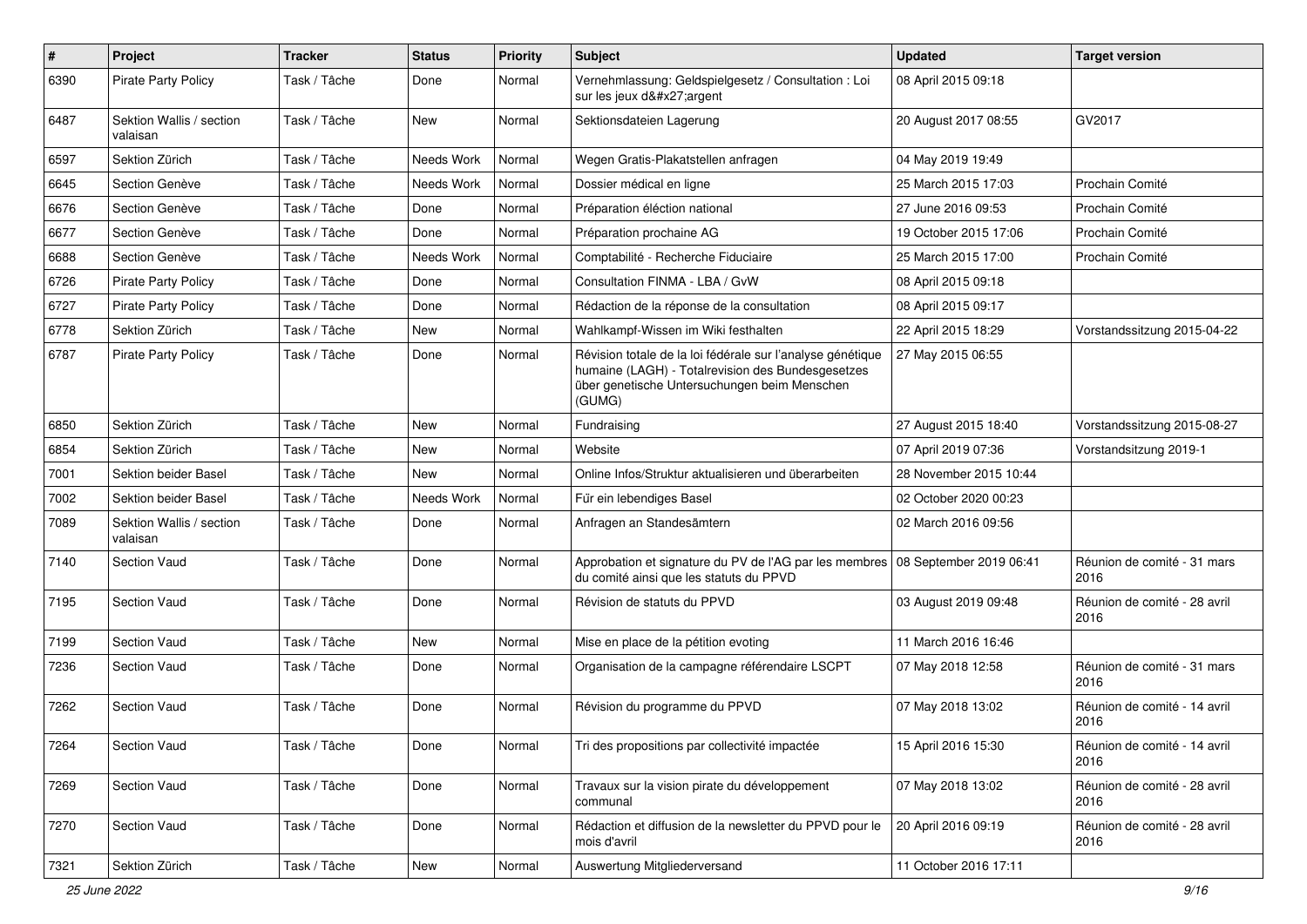| $\pmb{\#}$ | Project                              | <b>Tracker</b> | <b>Status</b>     | <b>Priority</b> | Subject                                                                                                                                    | <b>Updated</b>          | <b>Target version</b>                  |
|------------|--------------------------------------|----------------|-------------------|-----------------|--------------------------------------------------------------------------------------------------------------------------------------------|-------------------------|----------------------------------------|
| 7363       | <b>Section Vaud</b>                  | Task / Tâche   | <b>New</b>        | Normal          | Modifications des statuts pour la banque                                                                                                   | 25 June 2016 16:55      | Réunion du comité - 2 juillet<br>2016  |
| 7381       | <b>Section Vaud</b>                  | Task / Tâche   | <b>New</b>        | Normal          | Mise en place d'un outil de sondage                                                                                                        | 09 July 2016 09:42      | Réunion de comité - 14 juillet<br>2016 |
| 7462       | <b>Section Vaud</b>                  | Task / Tâche   | Done              | Normal          | Camnpagne Référendum LRens                                                                                                                 | 16 May 2019 16:35       | Réunion de Comité - 25.08.2016         |
| 7463       | <b>Section Vaud</b>                  | Task / Tâche   | Done              | Normal          | Conférence-débats 2e partie 2016                                                                                                           | 19 April 2019 15:11     | Réunion de Comité - 6.10.2016          |
| 7465       | <b>Section Vaud</b>                  | Task / Tâche   | New               | Normal          | Newsletter septembre                                                                                                                       | 25 August 2016 08:00    |                                        |
| 7466       | <b>Section Vaud</b>                  | Task / Tâche   | Done              | Normal          | Préparation Elections cantonales - désignation de<br>candidats - alliance - etc                                                            | 13 June 2019 15:54      | Réunion de Comité - 25.08.2016         |
| 7467       | <b>Section Vaud</b>                  | Task / Tâche   | Done              | Normal          | Formation média                                                                                                                            | 13 June 2019 15:54      | Réunion de Comité - 25.08.2016         |
| 7468       | <b>Section Vaud</b>                  | Task / Tâche   | Done              | Normal          | Elections communales 2016 et EF 2015 - finances<br>factures ouvertes - point de sitation                                                   | 19 April 2019 15:10     | Réunion de Comité - 25.08.2016         |
| 7470       | Section Vaud                         | Task / Tâche   | Done              | Normal          | Creation des stands                                                                                                                        | 13 June 2019 15:55      |                                        |
| 7491       | <b>Section Vaud</b>                  | Task / Tâche   | New               | Normal          | Comité de campagne élections cantonales 2017                                                                                               | 22 September 2016 21:53 | Réunion de Comité - 6.10.2016          |
| 7497       | <b>Section Vaud</b>                  | Task / Tâche   | New               | Normal          | Mise à jour du calendrier du site web                                                                                                      | 04 October 2016 17:42   | Réunion de Comité - 6.10.2016          |
| 7498       | <b>Section Vaud</b>                  | Task / Tâche   | New               | Normal          | Mise au propre du programme vaudois                                                                                                        | 04 October 2016 17:45   | Réunion de Comité - 6.10.2016          |
| 7499       | <b>Section Vaud</b>                  | Task / Tâche   | <b>New</b>        | Normal          | Mise à jour logiciel du site web                                                                                                           | 04 October 2016 17:50   | Réunion de Comité - 6.10.2016          |
| 7500       | <b>Section Vaud</b>                  | Task / Tâche   | New               | Normal          | Création d'un programme de communication vaudois                                                                                           | 04 October 2016 17:54   | Réunion de Comité - 6.10.2016          |
| 7505       | <b>Section Vaud</b>                  | Task / Tâche   | New               | Normal          | Recherche de la salle pour le 8 décembre                                                                                                   | 06 October 2016 22:17   | Réunion de Comité - 20.10.2016         |
| 7516       | Sektion Zürich                       | Task / Tâche   | New               | Normal          | Kalender abonnieren auf Website fixen                                                                                                      | 02 April 2019 18:11     | Vorstandsitzung 2019-1                 |
| 7521       | <b>Section Vaud</b>                  | Task / Tâche   | New               | Normal          | Création d'une newsletter et appel à la candidature<br>Election cantonale                                                                  | 22 October 2016 13:37   | Réunion de Comité - 20.10.2016         |
| 7522       | Section Vaud                         | Task / Tâche   | <b>New</b>        | Normal          | Les modalités éléctorales 2017                                                                                                             | 22 October 2016 13:43   | Réunion de Comité - 20.10.2016         |
| 7739       | Sektion Wallis / section<br>valaisan | Task / Tâche   | New               | Normal          | GV2017                                                                                                                                     | 20 August 2017 09:00    | GV2017                                 |
| 7801       | Section Vaud                         | Task / Tâche   | New               | Normal          | Election de vérificateurs de comptes                                                                                                       | 08 February 2018 18:58  |                                        |
| 7828       | <b>Section Vaud</b>                  | Task / Tâche   | New               | Normal          | Communication sur le 14 avril                                                                                                              | 05 April 2018 16:42     | Réunion comité 05.04.2018              |
| 7862       | Section Vaud                         | Task / Tâche   | New               | Normal          | Mise à jour de la page wiki des PV                                                                                                         | 14 April 2018 09:21     | Réunion comité 19.04.2018              |
| 7863       | <b>Section Vaud</b>                  | Task / Tâche   | New               | Normal          | Compte Twitter PPVD                                                                                                                        | 14 April 2018 09:24     | Réunion comité 19.04.2018              |
| 7868       | Digitale Infrastruktur               | Task / Tâche   | Needs<br>Feedback | Normal          | Mailverteiler für die PPS Ticino erstellen                                                                                                 | 19 December 2019 01:40  |                                        |
| 7906       | Section Vaud                         | Task / Tâche   | New               | Normal          | Organisation et planification de la 2ème AGE 2018                                                                                          | 14 June 2018 14:55      | Réunion comité 14.06.2018              |
| 7975       | Pirate Party Policy                  | Task / Tâche   | New               | Normal          | Änderung des Betäubungsmittelgesetzes und<br>Verordnung über Pilotversuche nach dem<br>Betäubungsmittelgesetz (Pilotversuche mit Cannabis) | 04 March 2019 14:49     |                                        |
| 7976       | Section Vaud                         | Task / Tâche   | Done              | Normal          | Sondage Politiciennes.ch                                                                                                                   | 01 November 2018 20:43  | Séance de comité 18-44                 |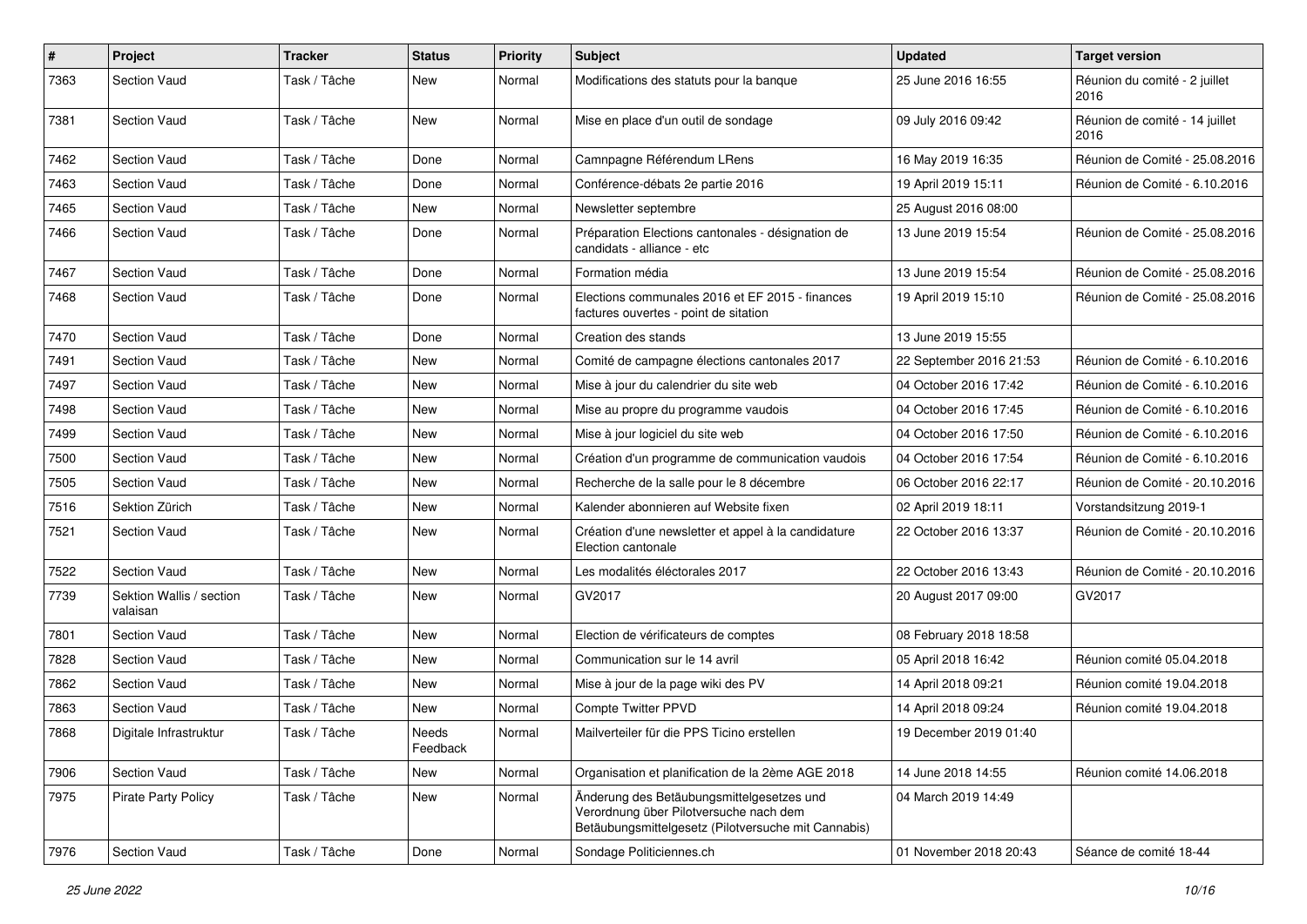| $\sharp$ | Project                           | <b>Tracker</b> | <b>Status</b>     | <b>Priority</b> | <b>Subject</b>                                                                                                                           | <b>Updated</b>          | <b>Target version</b>       |
|----------|-----------------------------------|----------------|-------------------|-----------------|------------------------------------------------------------------------------------------------------------------------------------------|-------------------------|-----------------------------|
| 7977     | <b>Section Vaud</b>               | Task / Tâche   | Needs Work        | Normal          | Téléchargement légal: cadre particulier et exeptions                                                                                     | 01 November 2018 20:44  | Séance de comité 18-44      |
| 7986     | Grafik und Design                 | Task / Tâche   | New               | Normal          | Datenv von Grafik/Design auf einer Instanz der PPS<br>hosten                                                                             | 22 January 2019 12:54   |                             |
| 7987     | Vorstand - Comité PPS             | Task / Tâche   | Done              | Normal          | Kommunikationskonzept                                                                                                                    | 03 February 2020 19:12  | Vorstandssitzung 2019 05 27 |
| 7997     | Verwaltung                        | Task / Tâche   | New               | Normal          | Online Anmeldung Mitglied                                                                                                                | 01 October 2020 23:12   |                             |
| 7998     | <b>Press and Public Relations</b> | Task / Tâche   | New               | Normal          | Presseverteiler im PressCRM aktualisieren sowie<br>ergänzen                                                                              | 01 December 2018 13:05  |                             |
| 7999     | Verwaltung                        | Task / Tâche   | New               | Normal          | Neuer Willkommens-Text nach Aufnahme als Mitglied                                                                                        | 01 October 2020 23:09   |                             |
| 8000     | Finanzen                          | Task / Tâche   | New               | Normal          | Mitgliederbeiträge der Sektionen                                                                                                         | 01 December 2018 16:34  |                             |
| 8001     | Finanzen                          | Task / Tâche   | New               | Normal          | Fehlende Finanzdaten / Jahre auf der Homepage mit<br>entsprechenden Forumalren ergänzen                                                  | 01 December 2018 17:35  |                             |
| 8033     | <b>Section Vaud</b>               | Task / Tâche   | Done              | Normal          | Faire liste du matériel de campagne                                                                                                      | 03 August 2019 20:59    | Réunion comité 2019-02-21   |
| 8058     | Sektion Zürich                    | Task / Tâche   | Needs Work        | Normal          | Neue Statuten auf Website publizieren                                                                                                    | 02 April 2019 14:38     |                             |
| 8059     | Sektion Zürich                    | Task / Tâche   | New               | Normal          | Wahlprogramm 2019                                                                                                                        | 14 May 2019 15:33       | Vorstandsitzung 2019-1      |
| 8061     | Sektion Zürich                    | Task / Tâche   | <b>New</b>        | Normal          | Kontovollmachten geregelt kriegen                                                                                                        | 02 April 2019 18:15     | Vorstandsitzung 2019-1      |
| 8063     | Sektion Zürich                    | Task / Tâche   | New               | Normal          | Vorbereitungen Aufstellungsversammlung                                                                                                   | 18 April 2019 17:41     | Vorstandsitzung 2019-1      |
| 8077     | Sektion Zürich                    | Task / Tâche   | New               | Normal          | Mitglieder-Postversand                                                                                                                   | 03 May 2019 09:01       |                             |
| 8078     | Sektion Zürich                    | Task / Tâche   | <b>New</b>        | Normal          | Überblick über Dorf-, Quartier-, Regionalzeitungen                                                                                       | 04 May 2019 19:52       |                             |
| 8079     | Sektion Zürich                    | Task / Tâche   | New               | Normal          | Fotograf buchen                                                                                                                          | 04 May 2019 19:52       |                             |
| 8108     | Digitale Infrastruktur            | Task / Tâche   | Needs<br>Feedback | Normal          | Hinterlegung Druckvorlagen                                                                                                               | 10 February 2022 16:00  |                             |
| 8117     | Vorstand - Comité PPS             | Task / Tâche   | <b>New</b>        | Normal          | Procédure de communication entre les membres du<br>comité du PPS // Kommunikationsverfahren zwischen<br>den Mitgliedern des PPS-Vorstand | 14 October 2019 19:26   | Vorstandssitzung 2019 06 24 |
| 8120     | Section Vaud                      | Task / Tâche   | Done              | Normal          | Préparation de notre voyage à Olten le 23 juin 2019                                                                                      | 03 August 2019 20:59    | Réunion comité 2019-06-13   |
| 8160     | <b>Section Vaud</b>               | Task / Tâche   | New               | Normal          | Région de Nyon et Twitter                                                                                                                | 13 June 2019 17:05      | Réunion comité 2019-06-13   |
| 8195     | Vorstand - Comité PPS             | Task / Tâche   | New               | Normal          | Bestimmung von Dossier- und Themenverantwortlichen<br>Désignation des responsables de dossiers et de sujets                              | 08 July 2019 08:37      | Vorstandssitzung 2019 07 08 |
| 8238     | Digitale Infrastruktur            | Task / Tâche   | New               | Normal          | Verify and document backup solution                                                                                                      | 15 December 2019 12:11  |                             |
| 8248     | Finanzen                          | Task / Tâche   | New               | Normal          | Budget 2020                                                                                                                              | 19 August 2019 18:25    |                             |
| 8252     | Section Vaud                      | Task / Tâche   | New               | Normal          | Création d'un compte LinkedIn pour le PPVD                                                                                               | 21 August 2019 14:47    | Réunion comité 2019-08-22   |
| 8253     | Section Vaud                      | Task / Tâche   | New               | Normal          | Plate-forme EF19 vidéo de la rts                                                                                                         | 21 August 2019 14:43    | Réunion comité 2019-08-22   |
| 8255     | Vorstand - Comité PPS             | Task / Tâche   | New               | Normal          | Überarbeitung des Piraten Quiz                                                                                                           | 21 August 2019 20:50    |                             |
| 8310     | Sektion Bern                      | Task / Tâche   | Needs Work        | Normal          | Wahlkampfbudget / Bezahlung Wahlkampfleiter PPS<br>und Budget                                                                            | 09 September 2019 21:06 |                             |
| 8312     | Sektion Bern                      | Task / Tâche   | Needs Work        | Normal          | Rückzahlung des Darlehens an die PPS                                                                                                     | 09 September 2019 21:26 |                             |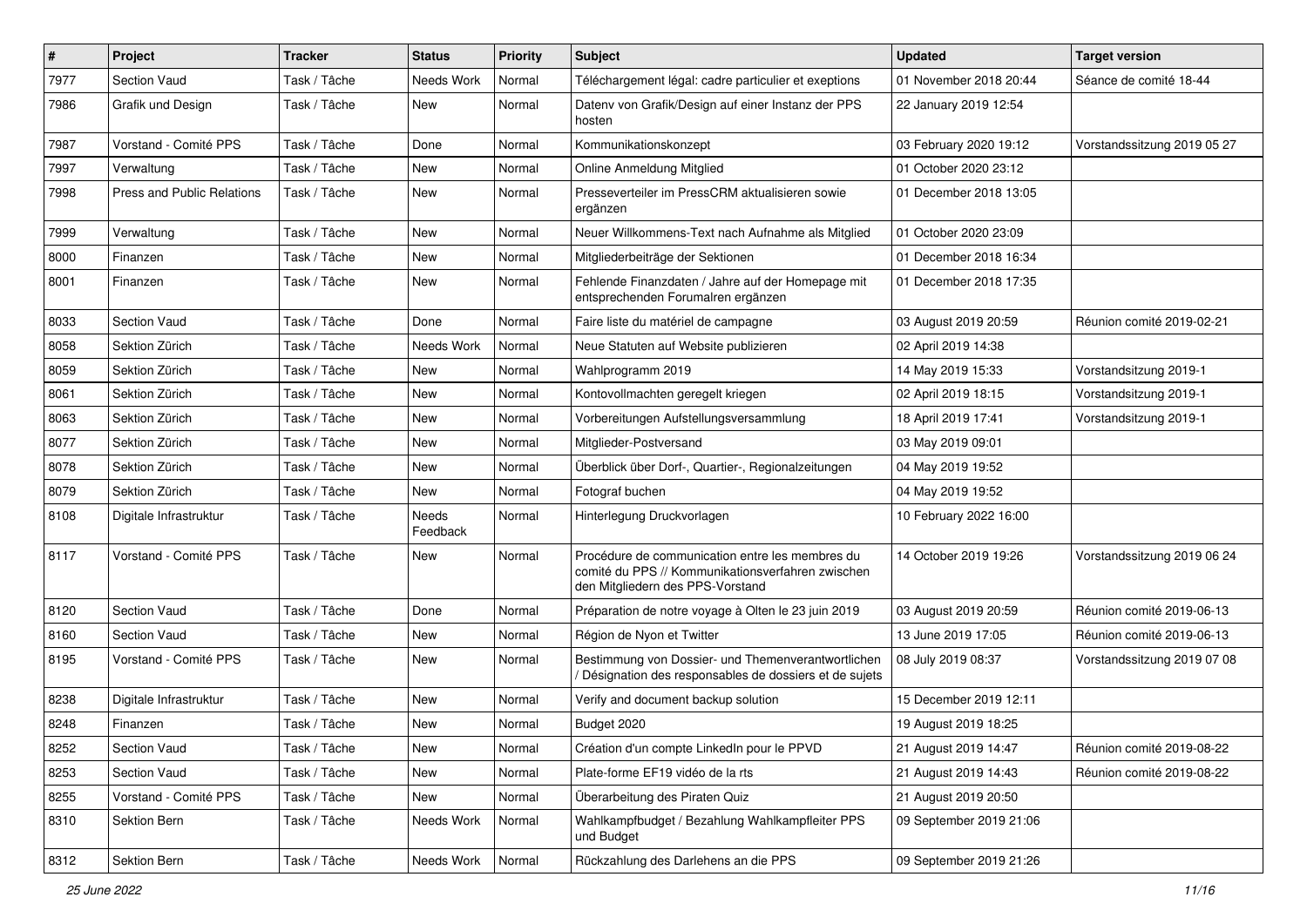| $\pmb{\#}$ | Project                                  | <b>Tracker</b> | <b>Status</b> | <b>Priority</b> | Subject                                                                                                                                                                                     | <b>Updated</b>          | <b>Target version</b>       |
|------------|------------------------------------------|----------------|---------------|-----------------|---------------------------------------------------------------------------------------------------------------------------------------------------------------------------------------------|-------------------------|-----------------------------|
| 8327       | <b>Section Vaud</b>                      | Task / Tâche   | New           | Normal          | Transmission de matériel de notre parti pour les<br>élections fédérales à la BNS                                                                                                            | 26 September 2019 19:27 | Réunion comité 2019-10-31   |
| 8334       | Vorstand - Comité PPS                    | Task / Tâche   | New           | Normal          | Übersetzung Positionspapiere                                                                                                                                                                | 30 September 2019 20:29 |                             |
| 8337       | Vorstand - Comité PPS                    | Task / Tâche   | New           | Normal          | Änderung Begrüssung Neu Mitglieder                                                                                                                                                          | 24 October 2019 07:05   |                             |
| 8351       | Vorstand - Comité PPS                    | Task / Tâche   | Done          | Normal          | Newsletter                                                                                                                                                                                  | 25 May 2020 19:24       | Vorstandssitzung 2019 11 25 |
| 8354       | Vorstand - Comité PPS                    | Task / Tâche   | <b>New</b>    | Normal          | Also for Italian/Tessin                                                                                                                                                                     | 29 October 2019 10:57   |                             |
| 8378       | Digitale Infrastruktur                   | Task / Tâche   | Needs Work    | Normal          | Erstelllung subdomain für neue Sektion<br>Thurgau/Schauffhausen + SG/AR/Ai                                                                                                                  | 19 December 2019 00:53  |                             |
| 8381       | Vorstand - Comité PPS                    | Task / Tâche   | <b>New</b>    | Normal          | Notiz/Eintrag von Berechtigungen für Mitgleider im<br>Members                                                                                                                               | 08 December 2019 10:30  | PPS Meeting 09.12.2019      |
| 8385       | Vorstand - Comité PPS                    | Task / Tâche   | New           | Normal          | Strategie oder Massnahmenplan für Mitgliederwerbung                                                                                                                                         | 09 December 2019 20:33  | PPS Meeting 09.12.2019      |
| 8421       | Sektion beider Basel                     | Task / Tâche   | New           | Normal          | Aktuelle Vernehmlassungen                                                                                                                                                                   | 02 October 2020 00:09   |                             |
| 8430       | Sektion beider Basel                     | Task / Tâche   | Needs Work    | Normal          | Lagerort und Materialbestand der PPBB                                                                                                                                                       | 02 October 2020 00:08   |                             |
| 8473       | Digitale Infrastruktur                   | Task / Tâche   | Needs Work    | Normal          | <b>Refurbish CiviCRM</b>                                                                                                                                                                    | 18 January 2022 20:52   |                             |
| 8502       | Piratenversammlung /<br>Assemblée Pirate | Task / Tâche   | Needs Work    | Normal          | Bereinigung Differenzen Statuten und<br>Versammlungsreglement                                                                                                                               | 16 February 2022 23:13  |                             |
| 8516       | AG Vernehmlassungen                      | Task / Tâche   | Needs Work    | Normal          | Vernehmlassung 2021/81 Verordnung über die<br>Herstellung der Interoperabilität zwischen<br>Schengen-Dublin-Informationssystemen                                                            | 18 January 2022 20:38   |                             |
| 8517       | AG Vernehmlassungen                      | Task / Tâche   | Needs Work    | Normal          | Vernehmlassung 2021/99 Verordnung über die<br>Transparenz bei der Politikfinanzierung (VPofin)                                                                                              | 26 March 2022 13:36     |                             |
| 8518       | AG Vernehmlassungen                      | Task / Tâche   | Done          | Normal          | Vernehmlassung 2021/96 Teilrevisionen vier<br>Ausführungserlasse des BÜPF (VÜPF, GebV-ÜPF,<br>VD-ÜPF, VVS-ÜPF)                                                                              | 21 May 2022 15:03       |                             |
| 8519       | AG Vernehmlassungen                      | Task / Tâche   | New           | Normal          | Vernehmlassung 2021/80 Bundesgesetz über die<br>Bearbeitung von Flugpassagierdaten zur Bekämpfung<br>von terroristischen und anderen schweren Straftaten<br>(Flugpassagierdatengesetz, FPG) | 10 February 2022 06:24  |                             |
| 8521       | AG Vernehmlassungen                      | Task / Tâche   | Needs Work    | Normal          | Vernehmlassung 2021/70 Meldepflicht von<br>Betreiberinnen kritischer Infrastrukturen für<br>Cyberangriffe                                                                                   | 13 April 2022 00:53     |                             |
| 8540       | AG Vernehmlassungen                      | Task / Tâche   | Needs Work    | Normal          | Vernehmlassung 2022/2 Bundesgesetz über die<br>Mobilitätsdateninfrastruktur                                                                                                                 | 10 February 2022 06:34  |                             |
| 8542       | AG Vernehmlassungen                      | Task / Tâche   | New           | Normal          | Vernehmlassung 2022/6 Bundesbeschluss zur<br>nationalen Umsetzung des OECD/G-20 Projekts zur<br>Besteuerung der digitalen Wirtschaft (SR 101)                                               | 13 April 2022 06:34     |                             |
| 8547       | Vorstand - Comité PPS                    | Task / Tâche   | New           | Normal          | Budget für die NR Wahlen                                                                                                                                                                    | 15 March 2022 21:14     |                             |
| 8555       | AG Vernehmlassungen                      | Task / Tâche   | New           | Normal          | Vernehmlassung 2022/19 Bundesgesetz über die<br>elektronische Identität und die Vertrauensinfrastruktur<br>(E-ID-Gesetz, BGEID)                                                             | 04 April 2022 17:29     |                             |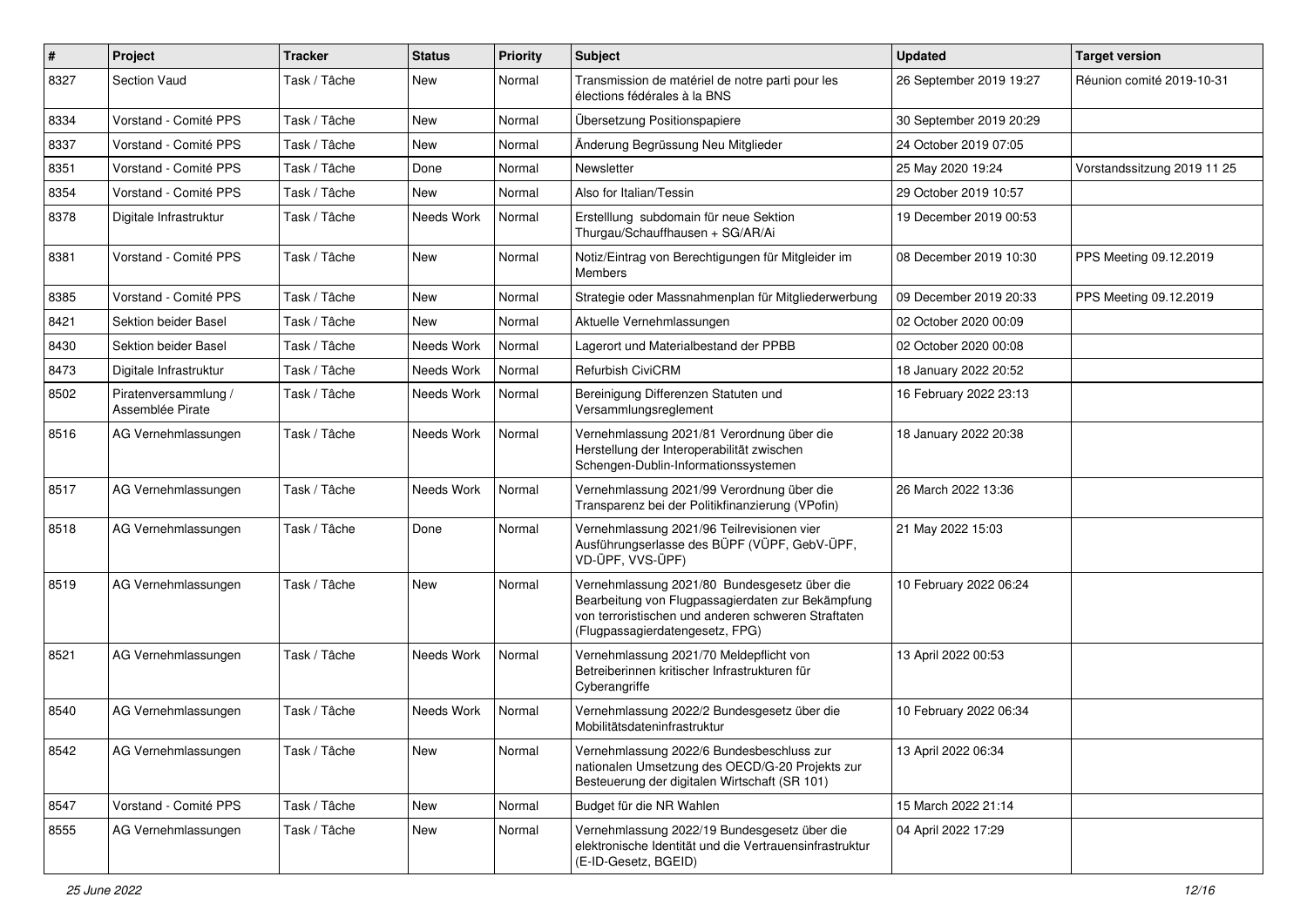| #    | Project                                   | <b>Tracker</b> | <b>Status</b> | <b>Priority</b> | Subject                                                                                                                                                                                     | <b>Updated</b>         | <b>Target version</b>                                         |
|------|-------------------------------------------|----------------|---------------|-----------------|---------------------------------------------------------------------------------------------------------------------------------------------------------------------------------------------|------------------------|---------------------------------------------------------------|
| 8556 | AG Vernehmlassungen                       | Task / Tâche   | New           | Normal          | Vernehmlassung 2021/80 Bundesgesetz über die<br>Bearbeitung von Flugpassagierdaten zur Bekämpfung<br>von terroristischen und anderen schweren Straftaten<br>(Flugpassagierdatengesetz, FPG) | 04 April 2022 17:30    |                                                               |
| 2800 | Bezirkssektion Winterthur                 | Task / Tâche   | Done          | Low             | Vorstoss: Verantwortung im Polizeiberuf                                                                                                                                                     | 04 May 2013 22:59      | Parley 3                                                      |
| 2891 | Bezirkssektion Winterthur                 | Task / Tâche   | Needs Work    | Low             | Schuldenabbau                                                                                                                                                                               | 20 April 2013 00:00    |                                                               |
| 3251 | Sektion St. Gallen und beide<br>Appenzell | Task / Tâche   | Done          | Low             | <b>Statistik Skript</b>                                                                                                                                                                     | 10 June 2014 20:06     |                                                               |
| 3716 | Bezirkssektion Winterthur                 | Task / Tâche   | Needs Work    | Low             | Frauenparkplätze                                                                                                                                                                            | 21 April 2013 00:00    | Parley 11                                                     |
| 3732 | Bezirkssektion Winterthur                 | Task / Tâche   | Needs Work    | Low             | Neues Hallenbad                                                                                                                                                                             | 02 May 2013 22:37      | Parley 15 (2.5.2013)                                          |
| 3865 | Bezirkssektion Winterthur                 | Task / Tâche   | Needs Work    | Low             | Rote Parkplätze in der Altstadt                                                                                                                                                             | 02 May 2013 22:36      | Parley 11                                                     |
| 5014 | Bezirkssektion Winterthur                 | Task / Tâche   | Needs Work    | Low             | Problematik "gebundene Ausgaben"                                                                                                                                                            | 02 May 2013 22:31      | Parley 15 (2.5.2013)                                          |
| 5041 | Sektion beider Basel                      | Task / Tâche   | Needs Work    | Low             | Parlaments-Daten automatisch abgreifen lassen                                                                                                                                               | 23 April 2015 18:59    |                                                               |
| 5104 | Sektion beider Basel                      | Task / Tâche   | <b>New</b>    | Low             | Automatisierte Verfolgung der Tätigkeiten des Grossrats<br><b>Basel-Stadt</b>                                                                                                               | 23 April 2015 18:59    |                                                               |
| 5444 | Sektion Wallis / section<br>valaisan      | Task / Tâche   | Needs Work    | Low             | Welcome/Austrittsmail automatisieren                                                                                                                                                        | 20 August 2017 08:56   | GV2017                                                        |
| 8024 | Vorstand - Comité PPS                     | Task / Tâche   | Needs Work    | Low             | Verantwortliche & Zugriffsrechte                                                                                                                                                            | 01 October 2020 23:07  |                                                               |
| 5512 | Sektion Wallis / section<br>valaisan      | Motion         | New           | Normal          | CryptoParty                                                                                                                                                                                 | 06 April 2014 23:43    | 20140414 Mumblemeeting                                        |
| 5634 | <b>Pirate Party Policy</b>                | Motion         | New           | Normal          | Weiterentwicklung Rechtsstaatpapier                                                                                                                                                         | 31 July 2013 17:10     |                                                               |
| 5715 | Bezirkssektion Winterthur                 | Motion         | New           | Normal          | Unterstützung Verein FamilienStärken                                                                                                                                                        | 19 August 2013 16:38   | Parley 19                                                     |
| 5867 | Stadtsektion Zürich                       | Motion         | New           | Normal          | Gemeinderatswahl Listen gestalten                                                                                                                                                           | 03 October 2013 21:18  | PV2013_2                                                      |
| 5868 | Stadtsektion Zürich                       | Motion         | New           | Normal          | Mitgliederbeitrag 2014 festlegen                                                                                                                                                            | 31 October 2013 21:33  | PV2013_2                                                      |
| 5869 | Stadtsektion Zürich                       | Motion         | New           | Normal          | Prov. Budget 2014                                                                                                                                                                           | 03 October 2013 21:41  | PV2013_2                                                      |
| 5914 | Stadtsektion Zürich                       | Motion         | <b>New</b>    | Normal          | Hilferuf von Mitglied -> Wahlkampfthema                                                                                                                                                     | 13 November 2013 21:08 |                                                               |
| 6455 | Sektion St. Gallen und beide<br>Appenzell | Motion         | New           | Normal          | Strategie: Stadt zuerst stärken?                                                                                                                                                            | 30 July 2014 15:29     | Vorstand 2014-07-30                                           |
| 6517 | Sektion Wallis / section<br>valaisan      | Motion         | New           | Normal          | Cours de sensibilisation et de protections des données<br>informatiques aux élus du Grand Conseil                                                                                           | 20 August 2017 08:48   | Existierende/Funktionierende<br>Datenschutz- und GIDA Behörde |
| 6773 | Sektion Zürich                            | Motion         | New           | Normal          | Konstituierung: Aufgabenverteilung im Vorstand                                                                                                                                              | 03 April 2019 16:02    | Vorstandsitzung 2019-1                                        |
| 6783 | Bezirkssektion Winterthur                 | Motion         | New           | Normal          | Bearbeitung von info@ Mails                                                                                                                                                                 | 17 April 2015 07:52    | 20150423 Stammtisch                                           |
| 7364 | Section Genève                            | Motion         | New           | Normal          | Prise de position pour les votations fédérales du 25<br>septembre 2016                                                                                                                      | 27 June 2016 10:00     |                                                               |
| 7365 | Section Genève                            | Motion         | New           | Normal          | Prise de position pour les votations cantonales du 25<br>septembre 2016                                                                                                                     | 27 June 2016 10:01     |                                                               |
| 8347 | Digitale Infrastruktur                    | Motion         | New           | Normal          | Roadmap AG DI                                                                                                                                                                               | 09 May 2020 20:12      |                                                               |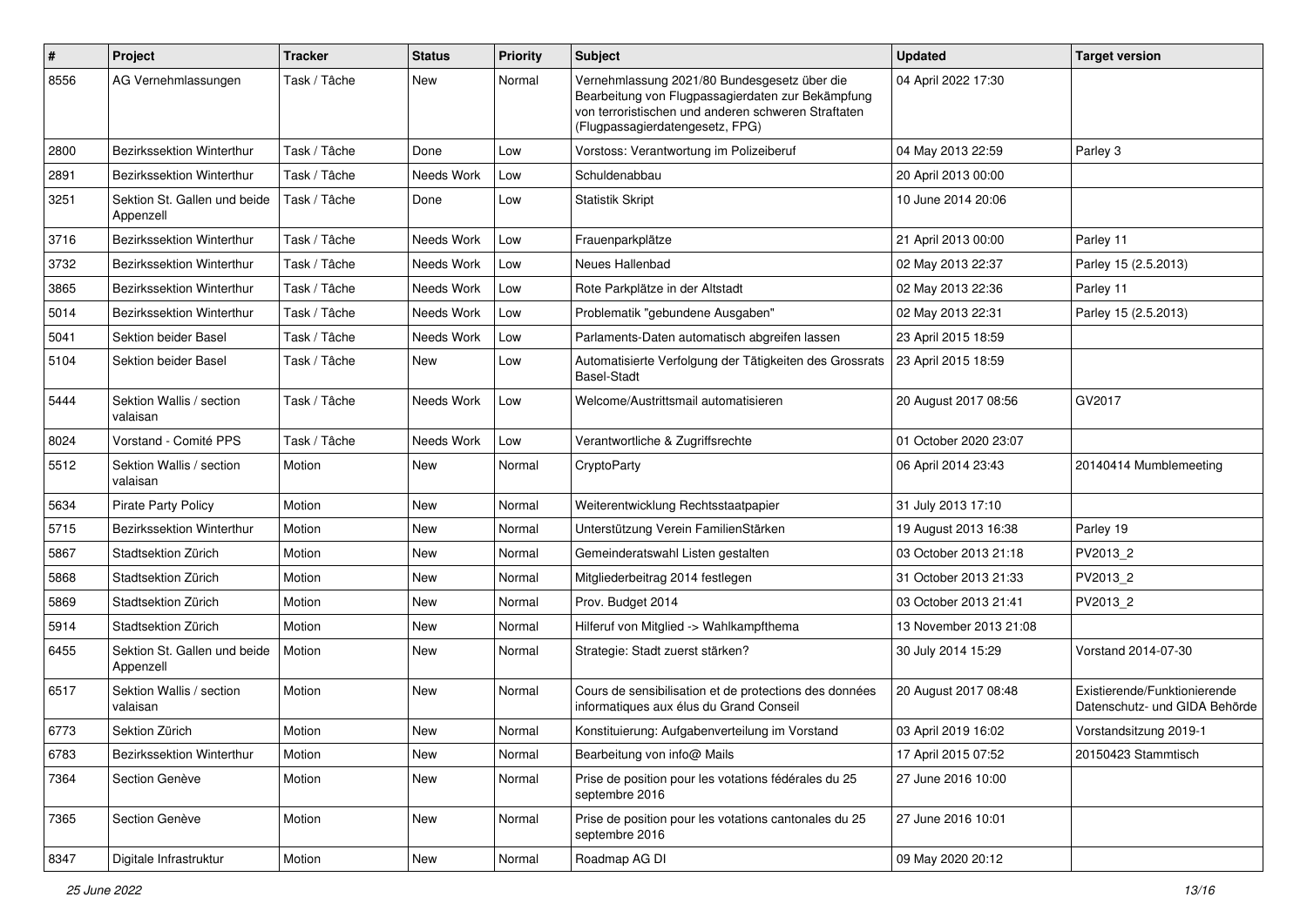| $\pmb{\#}$ | Project                                   | <b>Tracker</b>              | <b>Status</b>        | <b>Priority</b> | <b>Subject</b>                                                                                                                                  | <b>Updated</b>         | <b>Target version</b> |
|------------|-------------------------------------------|-----------------------------|----------------------|-----------------|-------------------------------------------------------------------------------------------------------------------------------------------------|------------------------|-----------------------|
| 8364       | Digitale Infrastruktur                    | Motion                      | New                  | Normal          | Aufräumen Redmine + OTRS Zugriffe/ Zuständigkeiten                                                                                              | 10 February 2022 15:58 |                       |
| 8387       | Digitale Infrastruktur                    | Motion                      | Tabled               | Normal          | Konzept E-Mail Adressen                                                                                                                         | 16 February 2020 16:33 |                       |
| 8544       | Piratenversammlung /<br>Assemblée Pirate  | Motion                      | Tabled               | Normal          | Bereinigung Differenzen Statuten und<br>Versammlungsreglement                                                                                   | 19 March 2022 21:22    | PV 2022.2             |
| 8557       | Digitale Infrastruktur                    | Motion                      | <b>New</b>           | Low             | Twitter Mastodon sync service                                                                                                                   | 05 April 2022 17:54    |                       |
| 6168       | <b>Pirate Party Policy</b>                | Motion for ballot<br>voting | Offen /<br>Incertain | Normal          | Prises de positions pour les votations populaires du 28<br>septembre 2014 - Parolenfassung treffend die<br>Volksabsgimmung der 28. september    | 04 March 2014 10:35    |                       |
| 6169       | <b>Pirate Party Policy</b>                | Motion for ballot<br>voting | Offen /<br>Incertain | Normal          | Prises de positions pour les votations populaires du 30<br>novembre 2014 - Parolenfassung treffend die<br>Volksabsgimmung der 30. november 2014 | 04 March 2014 10:37    |                       |
| 6170       | <b>Pirate Party Policy</b>                | Motion for ballot<br>voting | Offen /<br>Incertain | Normal          | Prises de positions pour les votations populaires du 3<br>mars 2015 - Parolenfassung treffend die<br>Volksabsgimmung der 3. märz 2015           | 04 March 2014 10:38    |                       |
| 6391       | Sektion St. Gallen und beide<br>Appenzell | Todo / A Faire              | Done                 | Urgent          | Kreisrichterkandidat suchen                                                                                                                     | 10 June 2014 19:25     | Vorstand 2014-06-101  |
| 4193       | Sektion St. Gallen und beide<br>Appenzell | Todo / A Faire              | Needs Work           | High            | Dauerticket Flaschenpost                                                                                                                        | 09 May 2014 18:35      |                       |
| 6414       | Sektion St. Gallen und beide<br>Appenzell | Todo / A Faire              | Needs<br>Feedback    | High            | Kantonsratswahlen                                                                                                                               | 30 July 2014 15:28     | Vorstand 2014-07-30   |
| 3077       | Sektion St. Gallen und beide<br>Appenzell | Todo / A Faire              | Needs Work           | Normal          | Allgemeiner Flyer - Piraten SG AR AI                                                                                                            | 07 May 2014 15:12      |                       |
| 3146       | Sektion St. Gallen und beide<br>Appenzell | Todo / A Faire              | Needs Work           | Normal          | Jugendparlament - Workshop Vorschläge                                                                                                           | 07 May 2014 20:22      |                       |
| 3314       | Sektion St. Gallen und beide<br>Appenzell | Todo / A Faire              | Done                 | Normal          | Veranstaltung für Neumitglieder                                                                                                                 | 10 June 2014 20:02     |                       |
| 4290       | Sektion St. Gallen und beide<br>Appenzell | Todo / A Faire              | Needs Work           | Normal          | Dauerticket Strategie/Ziele                                                                                                                     | 10 June 2014 19:55     | Vorstand next         |
| 4339       | Sektion St. Gallen und beide<br>Appenzell | Todo / A Faire              | Done                 | Normal          | Überarbeitung der Statuten                                                                                                                      | 09 May 2014 18:35      |                       |
| 4529       | Sektion St. Gallen und beide<br>Appenzell | Todo / A Faire              | Needs Work           | Normal          | Dauerticket: Wahlen- / Abstimmungsparolen                                                                                                       | 09 May 2014 18:35      |                       |
| 4537       | Sektion St. Gallen und beide<br>Appenzell | Todo / A Faire              | Needs Work           | Normal          | Spenden veröffentlichen                                                                                                                         | 09 February 2013 10:47 |                       |
| 4644       | Sektion St. Gallen und beide<br>Appenzell | Todo / A Faire              | Needs Work           | Normal          | PiratenSG App entwickeln                                                                                                                        | 21 October 2013 14:49  |                       |
| 4645       | Sektion St. Gallen und beide<br>Appenzell | Todo / A Faire              | Needs Work           | Normal          | Piratenspiel                                                                                                                                    | 21 October 2013 14:49  |                       |
| 5022       | Sektion St. Gallen und beide<br>Appenzell | Todo / A Faire              | Done                 | Normal          | Mandatsabgabe                                                                                                                                   | 10 June 2014 19:49     |                       |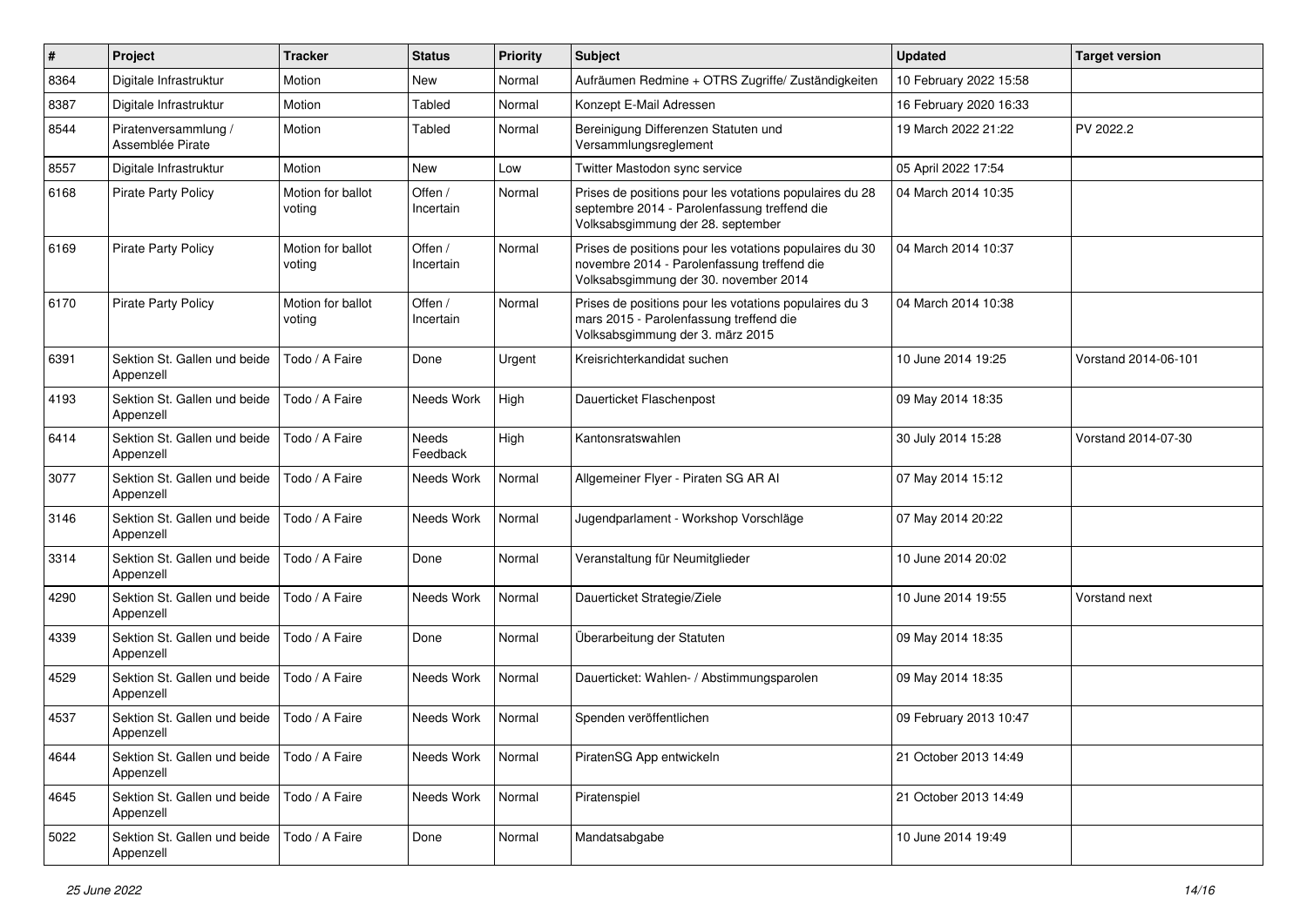| $\#$ | Project                                   | <b>Tracker</b>       | <b>Status</b>        | <b>Priority</b> | Subject                                                          | <b>Updated</b>         | <b>Target version</b> |
|------|-------------------------------------------|----------------------|----------------------|-----------------|------------------------------------------------------------------|------------------------|-----------------------|
| 5640 | Sektion St. Gallen und beide<br>Appenzell | Todo / A Faire       | Done                 | Normal          | Mehr Kommunikationssicherheit                                    | 10 June 2014 13:53     |                       |
| 5699 | Sektion St. Gallen und beide<br>Appenzell | Todo / A Faire       | Needs Work           | Normal          | Krypto-Party                                                     | 30 July 2014 15:32     | Vorstand 2014-07-30   |
| 6171 | <b>Pirate Party Policy</b>                | Todo / A Faire       | Offen /<br>Incertain | Normal          | Consultation domaine internet                                    | 04 March 2014 11:13    |                       |
| 6172 | <b>Pirate Party Policy</b>                | Todo / A Faire       | Offen /<br>Incertain | Normal          | Reading material review                                          | 04 March 2014 11:00    |                       |
| 6173 | Pirate Party Policy                       | Todo / A Faire       | Offen /<br>Incertain | Normal          | Consultation internet domain - call for contribution             | 04 March 2014 11:07    |                       |
| 6174 | <b>Pirate Party Policy</b>                | Todo / A Faire       | Offen /<br>Incertain | Normal          | Development of the PPS report on the consultation                | 04 March 2014 11:10    |                       |
| 6175 | <b>Pirate Party Policy</b>                | Todo / A Faire       | Offen /<br>Incertain | Normal          | Consultation domaine internet - press release<br>development     | 04 March 2014 11:15    |                       |
| 6276 | Sektion St. Gallen und beide<br>Appenzell | Todo / A Faire       | Needs Work           | Normal          | Konsequenzen aus Beschlüssen der nationalen PV                   | 30 July 2014 15:33     |                       |
| 6324 | Sektion St. Gallen und beide<br>Appenzell | Todo / A Faire       | <b>New</b>           | Normal          | Steuererklärung 2013                                             | 30 July 2014 15:35     | Vorstand 2014-07-30   |
| 6351 | Sektion St. Gallen und beide<br>Appenzell | Todo / A Faire       | New                  | Normal          | Widerspruch Cablecom                                             | 05 April 2014 18:37    |                       |
| 6402 | Sektion St. Gallen und beide<br>Appenzell | Todo / A Faire       | Needs<br>Feedback    | Normal          | Rechte organisieren                                              | 30 July 2014 19:23     |                       |
| 6406 | Sektion St. Gallen und beide<br>Appenzell | Todo / A Faire       | Done                 | Normal          | Kontaktdaten etc an Vorstand CH senden                           | 10 June 2014 19:26     | Vorstand 2014-06-101  |
| 6408 | Sektion St. Gallen und beide<br>Appenzell | Todo / A Faire       | <b>New</b>           | Normal          | Flaschenpost ausserordentliche PV                                | 30 July 2014 15:34     |                       |
| 6410 | Sektion St. Gallen und beide<br>Appenzell | Todo / A Faire       | <b>New</b>           | Normal          | Mailinglisten                                                    | 10 June 2014 19:28     | Vorstand 2014-06-101  |
| 6411 | Sektion St. Gallen und beide<br>Appenzell | Todo / A Faire       | <b>New</b>           | Normal          | Postadresse zu mir                                               | 30 July 2014 15:32     | Vorstand 2014-07-30   |
| 6412 | Sektion St. Gallen und beide<br>Appenzell | Todo / A Faire       | <b>New</b>           | Normal          | Mumblerechte                                                     | 10 June 2014 18:53     | Vorstand next         |
| 6413 | Sektion St. Gallen und beide<br>Appenzell | Todo / A Faire       | <b>New</b>           | Normal          | Adhocracy testen und ggf. implementieren                         | 30 July 2014 15:30     | Vorstand next         |
| 6454 | Sektion St. Gallen und beide<br>Appenzell | Todo / A Faire       | New                  | Normal          | Überwacht die Überwacher                                         | 30 July 2014 15:31     | Vorstand 2014-07-30   |
| 6456 | Sektion St. Gallen und beide<br>Appenzell | Todo / A Faire       | New                  | Normal          | Bitcoin für Sektionsspenden                                      | 10 June 2014 19:55     |                       |
| 8461 | <b>Sektion Bern</b>                       | Beschluss / Décision | New                  | Urgent          | Mitfinanzierung der Abstimmungskampagne gegen das<br>E-ID Gesetz | 16 February 2021 15:17 |                       |